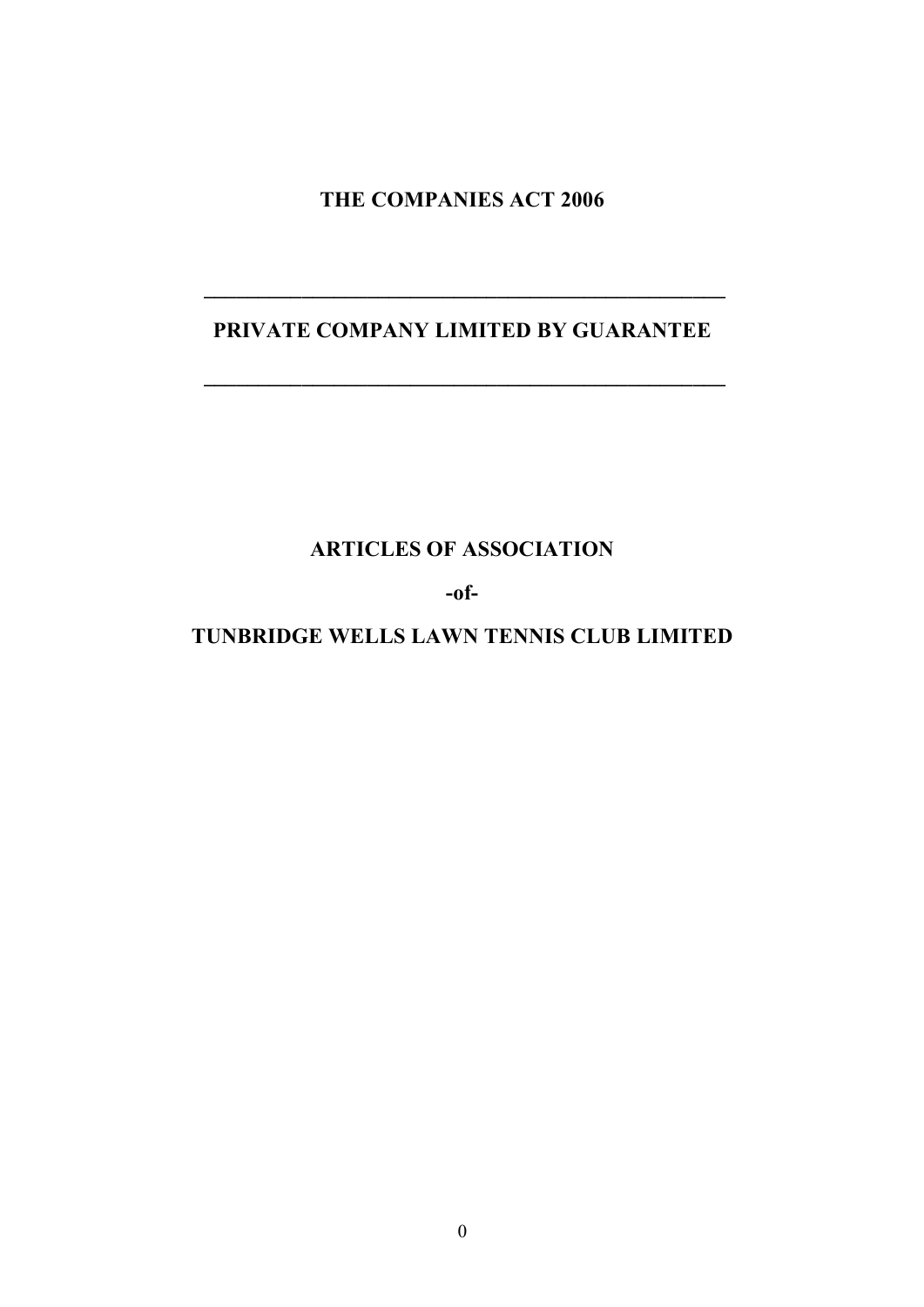# **Table of Contents**

| <b>Clause</b> | Heading                                     | Page |
|---------------|---------------------------------------------|------|
| 1.            | Defined Terms                               | 3    |
| 2.            | Objects                                     | 5    |
| 3.            | Powers                                      | 6    |
| 4.            | Liability of Members                        | 6    |
| 5.            | Directors' General Authority                | 7    |
| 6.            | Directors May Delegate                      | 7    |
| 7.            | Committees                                  | 8    |
| 8.            | Directors to Take Decisions Collectively    | 8    |
| 9.            | <b>Unanimous Decisions</b>                  | 8    |
| 10.           | Calling a Meeting of the Board              | 9    |
| 11.           | Participation in Meetings of the Board      | 9    |
| 12.           | Composition of the Board and Quorum         | 9    |
| 13.           | Chairing of Meetings of the Board           | 10   |
| 14.           | No Casting Vote                             | 10   |
| 15.           | Conflicts of Interest                       | 10   |
| 16.           | Records of Decisions to be Kept             | 11   |
| 17.           | Directors' Discretion to Make Further Rules | 11   |
| 18.           | Methods of Appointing Directors             | 12   |
| 19.           | <b>Elected Directors</b>                    | 13   |
| 20.           | Termination of Director's Appointment       | 14   |
| 21.           | Directors' Remuneration                     | 14   |
| 22.           | Chair                                       | 14   |
| 23.           | Secretary                                   | 15   |
| 24.           | Treasurer                                   | 15   |
| 25.           | Elections                                   | 15   |
| 26.           | Applications for Membership                 | 15   |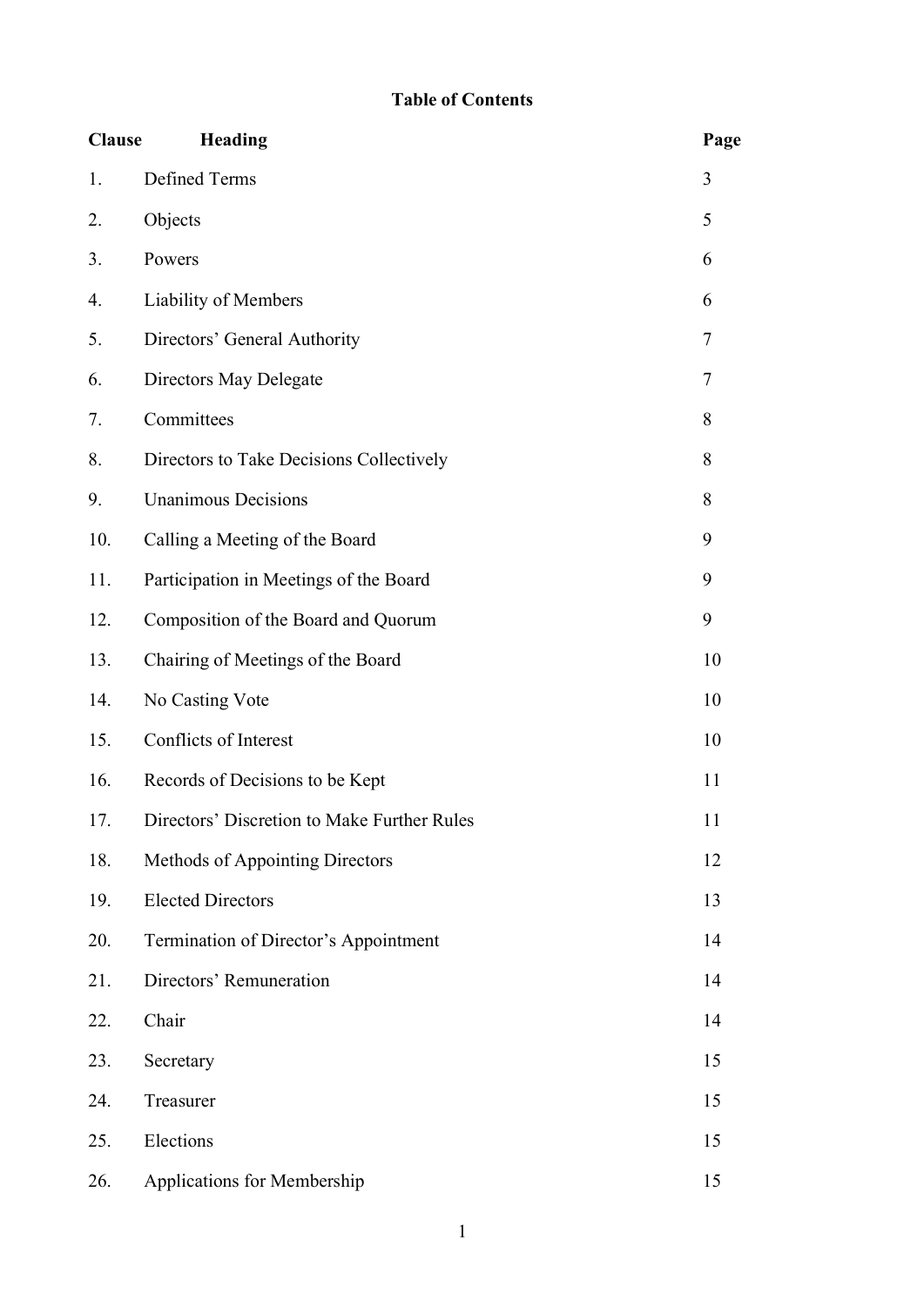| 27. | <b>Conditions of Membership</b>                      | 16 |
|-----|------------------------------------------------------|----|
| 28. | Termination of Membership                            | 17 |
| 29. | <b>Annual General Meetings</b>                       | 17 |
| 30. | Attendance and Speaking at General Meetings          | 18 |
| 31. | Quorum for General Meetings                          | 18 |
| 32. | <b>Chairing General Meetings</b>                     | 18 |
| 33. | Attendance and Speaking by Directors and Non-Members | 19 |
| 34. | Adjournment                                          | 19 |
| 35. | Voting: General                                      | 20 |
| 36. | <b>Errors and Disputes</b>                           | 20 |
| 37. | Poll Votes                                           | 20 |
| 38. | <b>Content of Proxy Notices</b>                      | 21 |
| 39. | Delivery of Proxy Notices                            | 21 |
| 40. | <b>Amendments to Resolutions</b>                     | 22 |
| 41. | Means of Communication to be Used                    | 22 |
| 42. | No Right to Inspect Accounts and Other Records       | 23 |
| 43. | Indemnity                                            | 23 |
| 44. | Insurance                                            | 23 |
| 45. | <b>Club Premises Licence</b>                         | 24 |
| 46. | Rules                                                | 24 |
| 47. | Dissolution                                          | 24 |
|     | Annexure 1 Form of Proxy Notices                     | 25 |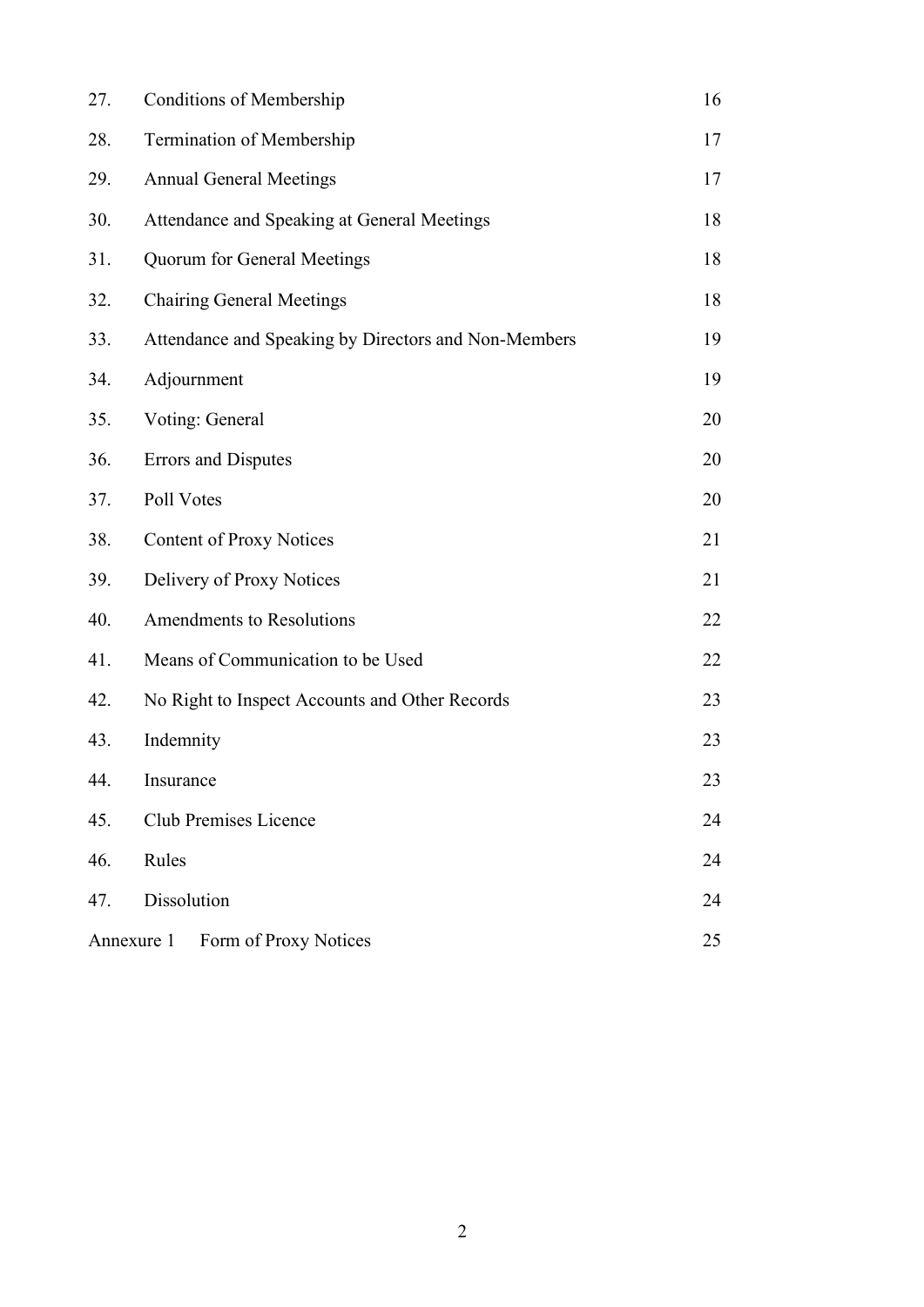# THE COMPANIES ACT 2006

# PRIVATE COMPANY LIMITED BY GUARANTEE

 $\mathcal{L}_\text{max}$  and  $\mathcal{L}_\text{max}$  and  $\mathcal{L}_\text{max}$  and  $\mathcal{L}_\text{max}$  and  $\mathcal{L}_\text{max}$ 

# **ARTICLES OF ASSOCIATION**

 $\mathcal{L}_\text{max}$  , and the set of the set of the set of the set of the set of the set of the set of the set of the set of the set of the set of the set of the set of the set of the set of the set of the set of the set of the

**-of-**

# **TUNBRIDGE WELLS LAWN TENNIS CLUB LIMITED**

 $\mathcal{L}_\text{max}$  , and the contract of the contract of the contract of the contract of the contract of the contract of the contract of the contract of the contract of the contract of the contract of the contract of the contr

#### **PART 1**

## **DETAILS, INTERPRETATION AND LIMITATION OF LIABILITY**

#### **1. Defined Terms**

1.1 In these Articles, unless the context requires otherwise:

"2006 Act" means the Companies Act 2006 as modified by statures or re-enacted from time to time.

"Affiliate" means any member of a visiting match team or competitor in a tournament held at the Club open to non-members provided he is a member of a club affiliated to the LTA or any international equivalent or KCLTA.

"Articles" means these articles of association, as may be amended from time to time.

"Bankruptcy" includes individual insolvency proceedings in a jurisdiction other than England and Wales or Northern Ireland which have an effect similar to that of bankruptcy.

"Board" means the board of directors of the Club established from time to time in accordance with Article 18, the members of which are the directors of the Club for the purposes of the 2006 Act.

"Chair" means the person elected from time to time in accordance with these Articles as the chair of the Club.

"Chair of the meeting" has the meaning given in Article 32.

"Clear days" means a period of days exclusive of the day on which the notice is served and of the day for which it is given.

"Club" means the above-named company.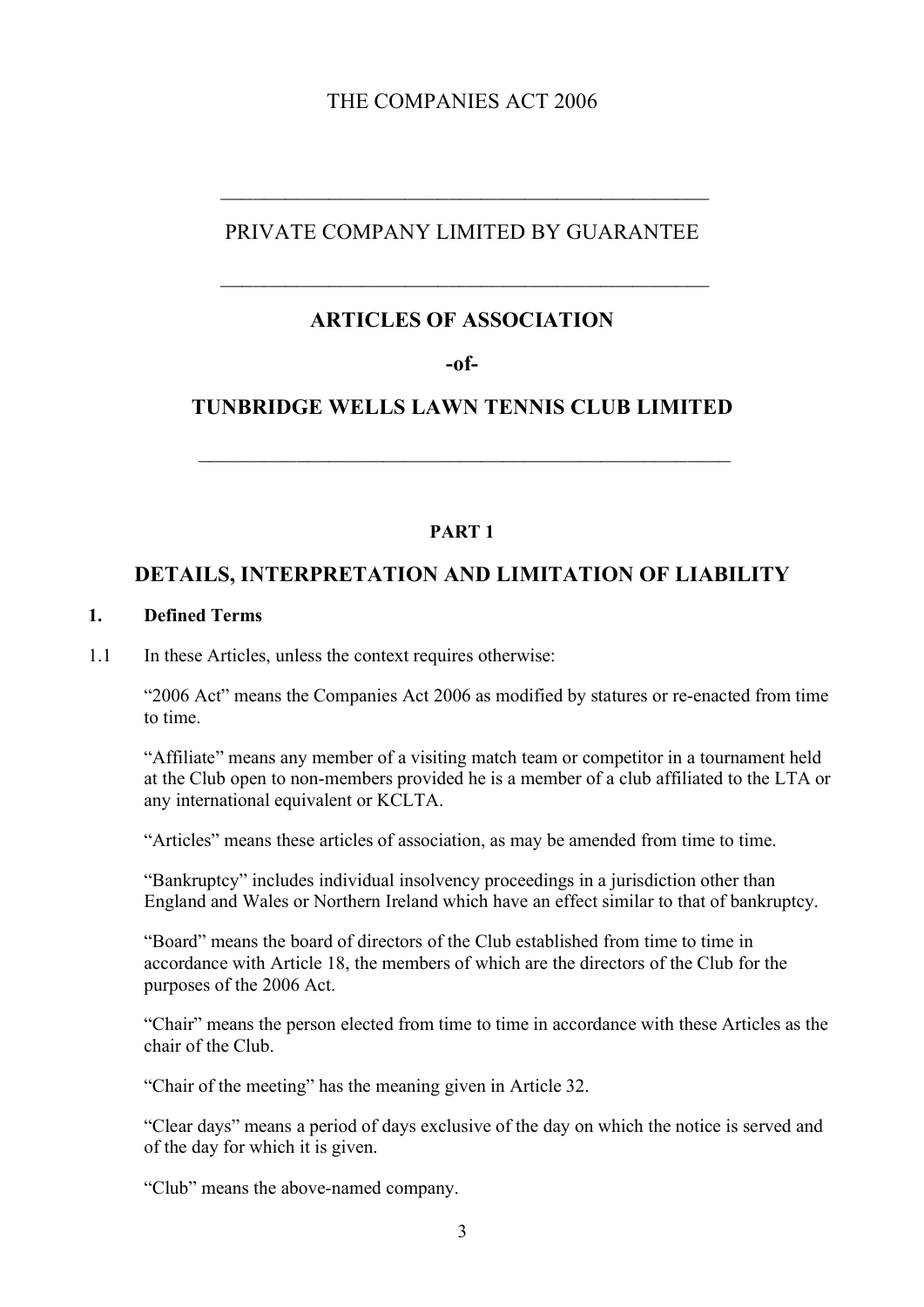"Company Secretary" means such person as the Board appoints as company secretary from time to time.

"Constituent Body" means the Constituent Body of the LTA to which the Club is from time to time affiliated.

"Director" means a director of the Club, and includes any person occupying the position of director, by whatever name called.

"Document" includes, unless otherwise specified, any document sent or supplied in electronic form.

"Elected Director" means a director elected in accordance with Article 18.2.4

"Electronic Form" has the meaning given in Section 1168 of the 2006 Act.

"Game" means the game of tennis.

"General Meeting" means a general meeting of the Club.

"Hard copy form" has the meaning given in Section 1168 of the 2006 Act.

"Honorary Member" means a member who is not liable to pay fees or annual subscriptions.

"Secretary" means the secretary of the Club appointed from time to time in accordance with these Articles and who shall also be the company secretary for the purposes of the 2006 Act.

"Treasurer" means the treasurer of the Club appointed from time to time in accordance with the Articles.

"Member" means the persons admitted to the membership of the Club in accordance with Article 26 and any Rules from time to time in force

"Officers" means the Chair, Treasurer and Secretary.

"Ordinary resolution" has the meaning given in Section 282 of the 2006 Act.

"Participate" has, in relation to a directors' meeting, the meaning given in Article 11.

"Proxy notice" has the meaning given in Article 38.1

"The LTA" means the Lawn Tennis Association Limited which is the governing body of tennis within England of The National Tennis Centre, 100 Priory Lane, Roehampton, London SW15 5JQ.

"KCLTA" means the Kent County Lawn Tennis Association.

"Rules" means the rules and regulations of the Club made by the Board as amended from time to time.

"Special resolution" has the meaning given in Section 283 of the 2006 Act.

"Subsidiary" has the meaning given in Section 1159 of the 2006 Act.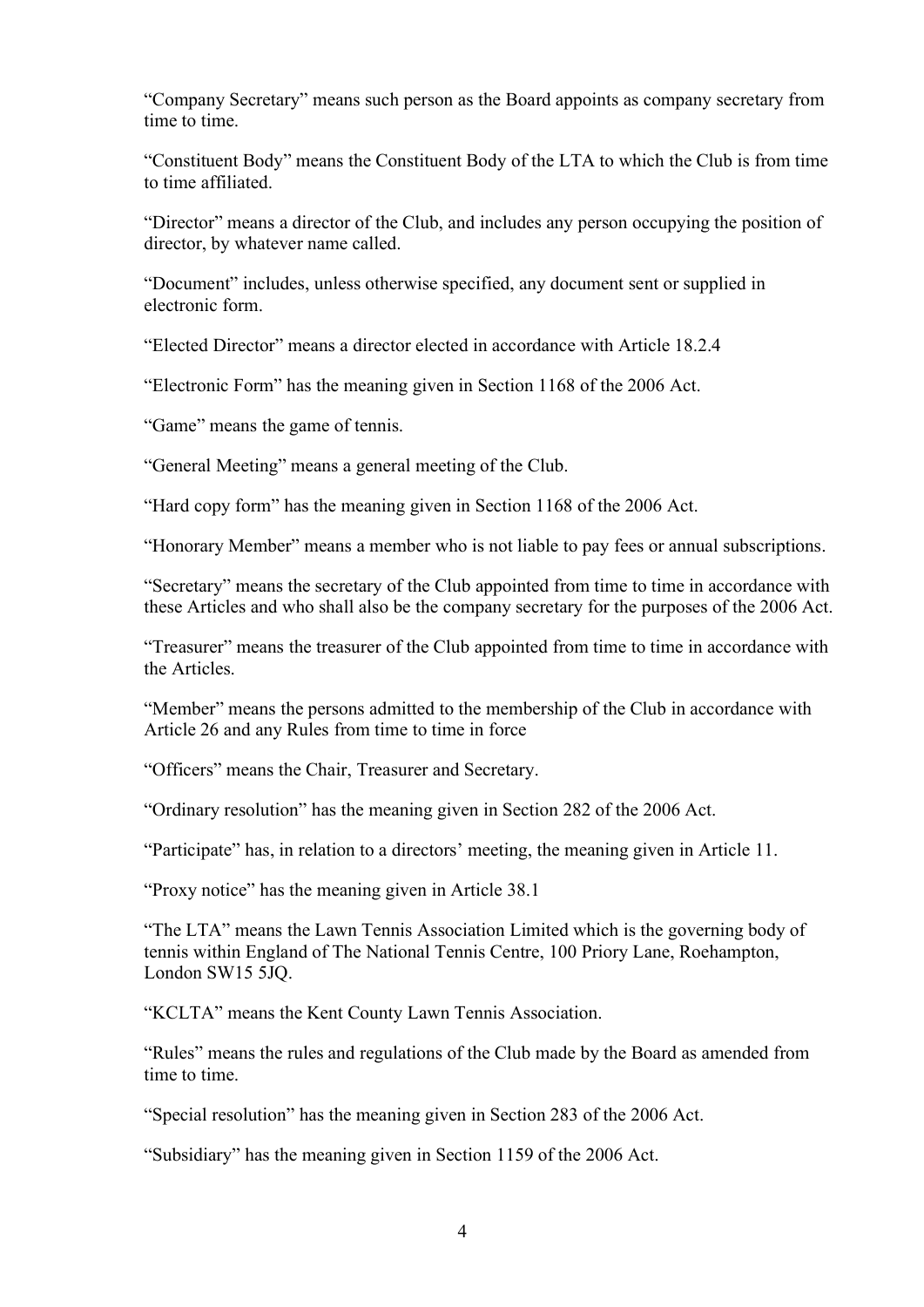"Voting member" means an adult member of the Club who, under these Articles is entitled to receive notice of, attend and vote at general meetings and who is a member of the Club for the purposes of the 2006 Act.

"Writing" means the representation or reproduction of words, symbols or other information in a visible form by any method or combination of methods, whether sent or supplied in electronic form or otherwise.

- 1.2 Unless the context otherwise requires, other words or expressions contained in these Articles bear the same meaning as in the 2006 Act.
- 1.3 Words importing the singular number shall include the plural number and vice versa. Words importing the masculine gender only shall include the feminine gender. Words importing persons shall include corporations.
- 1.4 For the purposes of Section 20 of the 2006 Act, the relevant model articles shall be deemed to have been excluded fully and replaced with the provisions of these Articles.

### **2. Objects**

The objects for which the Club is established (Objects) are:

- 2.1 to acquire and undertake all properties and liabilities and to carry out the powers, obligations, duties and general objects of the present unincorporated association known as Tunbridge Wells Lawn Tennis Club and to indemnify Tunbridge Wells Lawn Tennis Club, its officers, members, and members of any of its sub-committees against all costs, claims, demands, actions and proceedings relating to the assets and undertaking of Tunbridge Wells Lawn Tennis Club and in respect of all liabilities, obligations and commitments (whether legally binding or not) of Tunbridge Wells Lawn Tennis Club and also in respect of the costs and expenses and outgoings from or attributable to the transfer of assets and undertaking;
- 2.2 principally to provide facilities for tennis and generally to promote, encourage and facilitate the playing of the Game in the area of Tunbridge Wells and amongst the community;
- 2.3 to provide and maintain club premises at Upper Cumberland Walk, Nevill Gate, Tunbridge Wells and Club-owned equipment for the use of its members (without discrimination);
- 2.4 to obtain funding for the activities of the Club by collecting fees, membership subscriptions, and match fees, by obtaining sponsorship and other available funding;
- 2.5 to promote the Game within the Club;
- 2.6 to affiliate to the LTA;
- 2.7 to sell or supply food and/or drink and provide other activities as a social adjunct to the sporting purposes of the Club;
- 2.8 to acquire, establish, own, operate and turn to account in any way for the members' benefit the tennis facilities of the Club together with buildings and easements, fixtures and fittings and accessories as shall be thought advisable;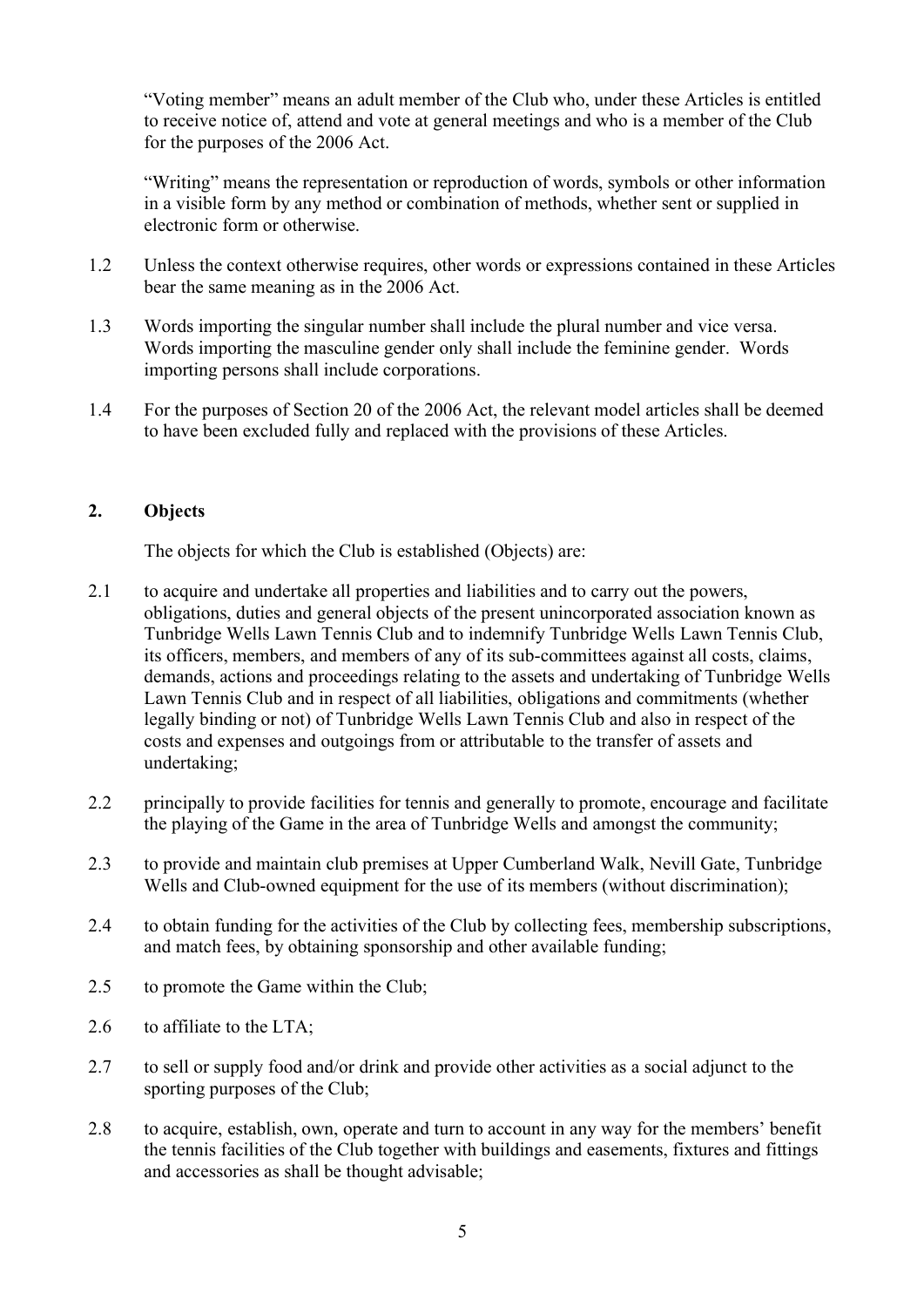- 2.9 to make rules, regulations, byelaws and standing orders concerning the operation of the Club including without limitation regulations concerning disciplinary procedures that may be taken against the members;
- 2.10 to discipline the members where permitted by the Articles and the Rules and to refer its members to be disciplined by the LTA or the Constituent Body (as appropriate) where so required by the rules and regulations of the LTA or the Constituent Body (as the case may be); and
- 2.11 to do all such other things as the Board thinks fit to further the interests of the Club or to be incidental or conducive to the attainment of all or any of the objects stated above.

### **3. Powers**

- 3.1 The Club shall have the powers to do all such lawful things as are consistent with the furtherance of its Objects (Powers).
- 3.2 The income and property of the Club shall be applied solely towards the promotion of the objects and no portion thereof shall be paid or transferred directly or indirectly, overtly or covertly by way of distribution, bonus or otherwise by way of profit to the members of the Club or third parties. No member shall be paid a salary, bonus, fee or other renumeration for playing for the Club.
- 3.3 Nothing in Article 3.2 shall prevent the payment in good faith by the Club:
	- 3.3.1 to any director, committee or sub-committee member of reasonable and proper outof-pocket expenses incurred in the exercise of their powers and the discharge of their responsibilities in relation to the Club;
	- 3.3.2 of interest on money lent by a member of the Club or its directors at a commercial rate of interest;
	- 3.3.3 of any premium in respect of the purchase and maintenance of indemnity insurance in respect of liability for any act or default of the directors (or any of them) in relation to the Club.

## **4. Liability of Members**

- 4.1 The liability of each member is limited to  $\pounds$ 1, being the amount that each member undertakes to contribute to the assets of the Club in the event of its being wound up while he is a member or within one year after ceases to be a member, for any of the items set out in Article 4.2.
- 4.2 The items for which the members undertake to contribute are:
	- 4.2.1 payment of the Club's debts and liabilities contracted before he ceases to be a member;
	- 4.2.2 payment of the costs, charges and expenses of winding up; and
	- 4.2.3 adjustment of the rights of the contributories among themselves.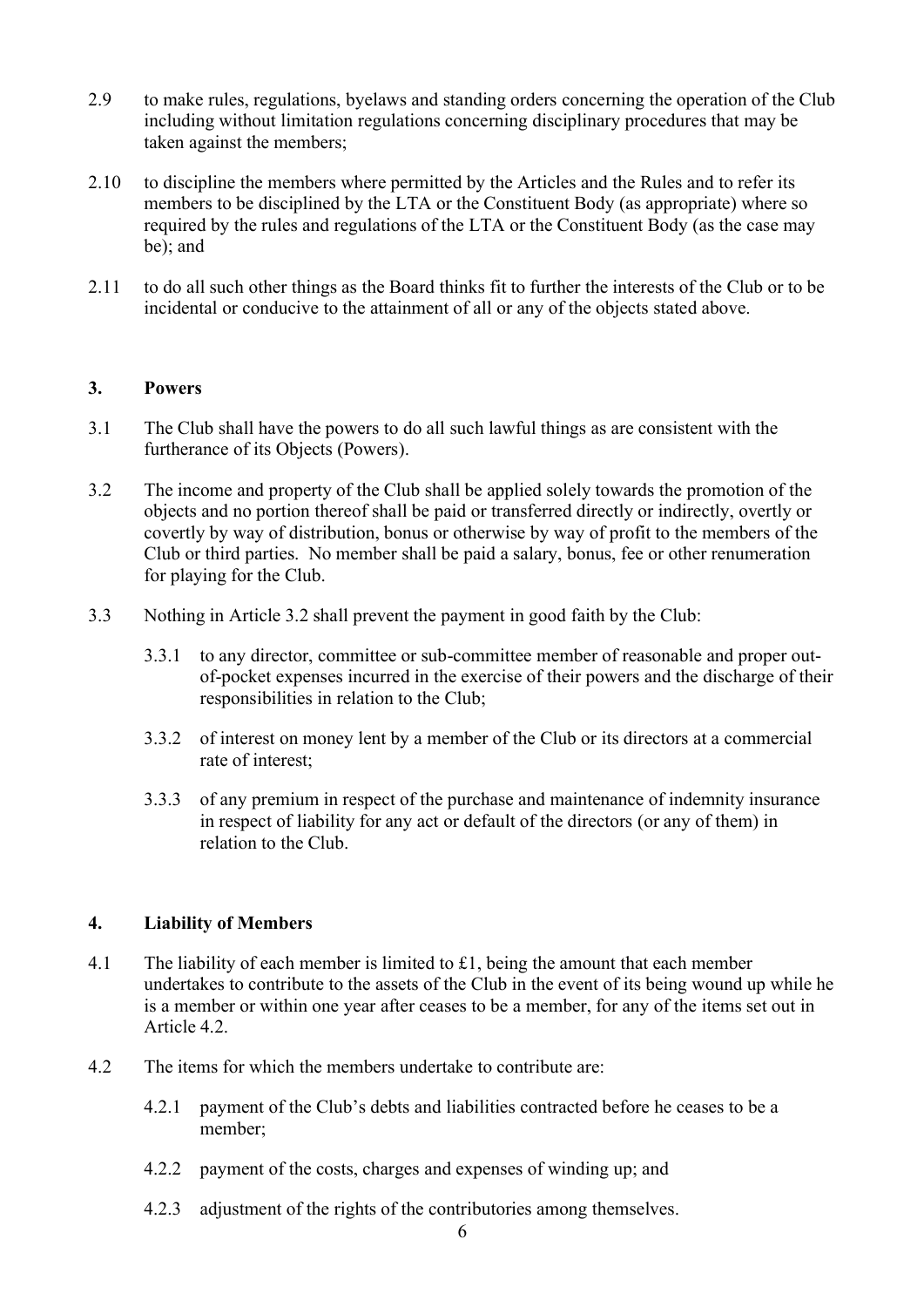## **PART 2**

# **DIRECTORS**

# **DIRECTORS' POWERS AND RESPONSIBILITIES**

## **5. Directors' General Authority**

- 5.1 Subject to these Articles, any Rules made pursuant to them and the 2006 Act the Board is responsible for the management of the Club's business, for which purpose it may exercise all the Powers of the Club.
- 5.2 No Rule made by the Club in general meeting or Annual General Meeting shall invalidate any prior act of the Board which would have been valid if such Rule had not been made.
- 5.3 The Board shall have the power to borrow funds, issue debentures or sell, lease or sub-lease any land held by the Club only if specifically authorised by Voting Members at a general meeting at which the Voting Members are given full and complete details of the reasons for, purposes of and terms of any such proposed transaction. Such purposes must be for the benefit of the members of the Club in furtherance of the Objects. Any motion approving the exercise of the authority in this Clause 5.3 shall require a two-thirds majority of those voting and present including proxies.
- 5.4 The Board shall have power to set aside income of the Club as a reserve against future anticipated expenditure as it sees fit, together with concomitant power to use all or part of such reserves as and when it sees fit.

## **6. Directors May Delegate**

- 6.1 Subject to these Articles, the Board may delegate any of the powers which are conferred on it under these Articles:
	- 6.1.1 to such person or committee;
	- 6.1.2 by such means (including by power of attorney);
	- 6.1.3 to such an extent;
	- 6.1.4 in relation to such matters or territories; and
	- 6.1.5 on such terms and conditions,

as it thinks fit.

- 6.2 All acts and proceedings delegated under Article 6.1 shall be reported to the Board in due course.
- 6.3 The Board may revoke any delegation in whole or part, or alter its terms.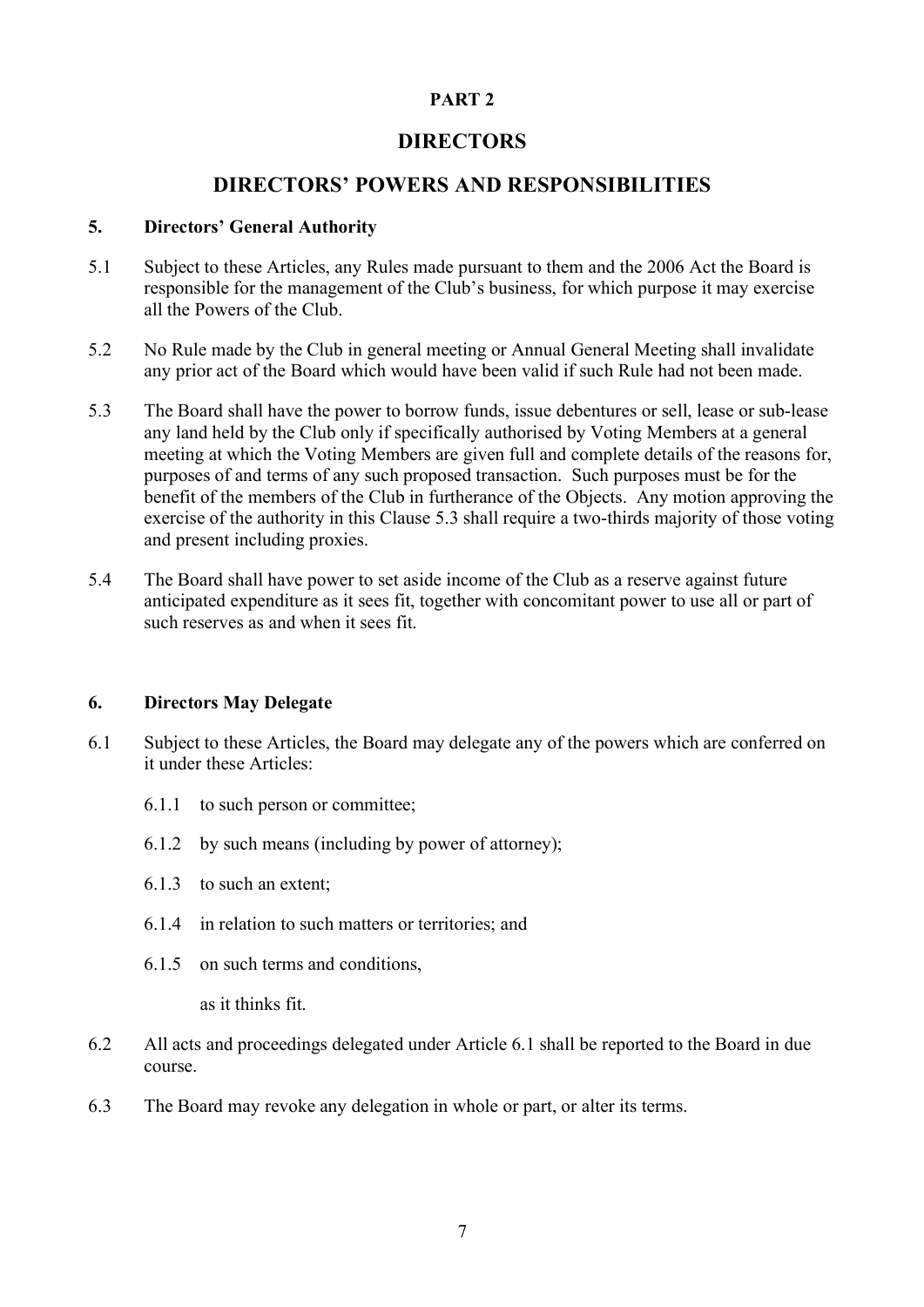### **7. Committees**

- 7.1 Committees to which the Board delegates any of its powers must follow procedures which are based as far as they are applicable on those provisions of these Articles which govern the taking of decisions by the Board.
- 7.2 The Board may make rules of procedure for all or any committees, which prevail over rules derived from these Articles if they are not consistent with them.
- 7.3 The quorum for meetings of any sub-committee formed pursuant to the provisions of the Articles shall be three, save for the Administration Committee which shall be five.
- 7.4 The Board shall delegate the responsibility for purchasing alcohol for the purposes of the Club's bar to the Administration Committee as provided for below and, in compliance with the Licensing Act 2003, none of the members of the Administration Committee will derive any private benefit from the supply of alcohol in their capacity as members of the Administration Committee.
- 7.5 The Administration Committee may supply alcohol to members and non-members provided that any such supply shall comply with the Licensing Act 2003.

# **DECISIONMAKING BY DIRECTORS**

#### **8. Directors to take decisions collectively.**

Any decision of the Board must be either a majority decision including at least five members of the Board or a decision taken in accordance with Article 9, save that in the event of a decision required to be made pursuant to Articles 12.3 and 18.2.5 the majority required will be a simple majority of those present at the meeting.

#### **9. Unanimous Decisions**

- 9.1 A decision of the Board is taken in accordance with this Article when all eligible directors indicate to each other by any means that they share a common view on a matter.
- 9.2 Such a decision may take the form of a resolution in writing, copies of which have been signed by each eligible director or to which each eligible director has otherwise indicated agreement in writing.
- 9.3 References in this Article to eligible directors are to directors who would have been entitled to vote on a matter had it been proposed as a resolution at a meeting of the Board.
- 9.4 A decision may not be taken in accordance with this Article if the eligible directors would not have formed a quorum at such a meeting.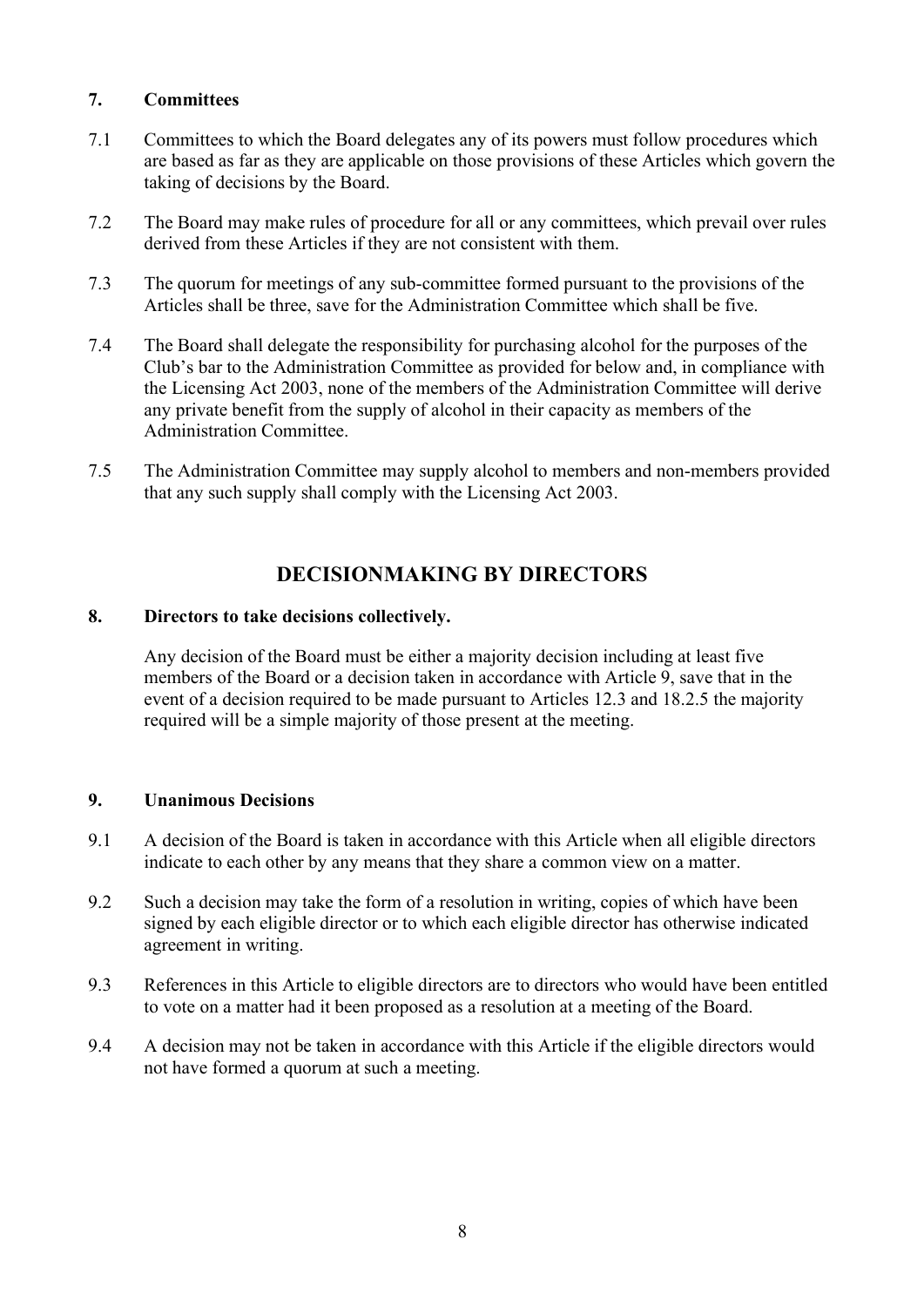#### **10. Calling a Meeting of the Board**

- 10.1 The Board may meet together for the dispatch of business, adjourn and otherwise regulate their meetings as they think fit, provided that at least six such meetings shall be held in each year.
- 10.2 The Board shall report on their activities to the members at the Annual General Meeting.
- 10.3 Any director may call a meeting of the Board by giving notice of the meeting to the directors or by directing the Secretary to give such notice.
- 10.4 Notice of any meeting of the Board must indicate:
	- 10.4.1 its proposed date and time;
	- 10.4.2 where it is to take place; and
	- 10.4.3 if it is anticipated that directors participating in the meeting will not be in the same place, how it is proposed that they should communicate with each other during the meeting.
- 10.5 Notice of a Meeting of the Board must be given to each director, but need not be in writing. A director who is absent from Great Britain shall be entitled to notice of a meeting if he has provided a valid email address.

### **11. Participation in Meetings of the Board**

- 11.1 Subject to these Articles, directors participate in a Meeting of the Board, or part of a Meeting of the Board, when:
	- 11.1.1 the meeting has been called and takes place in accordance with these Articles, and
	- 11.1.2 they can each communicate to the others any information or opinions they have on any particular item of the business of the meeting.
- 11.2 In determining whether directors are participating in a meeting of the Board, it is irrelevant where any director is or how they communicate with each other.
- 11.3 If all the directors participating in a meeting of the Board are not in the same place, they may decide that the meeting is to be treated as taking place wherever any of them is located.

#### **12. Composition of the Board and Quorum**

- 12.1 The quorum for meetings of the Board is five.
- 12.2 Subject to Article 12.3, the Board may act notwithstanding any vacancy in their body.
- 12.3 If the total number of directors for the time being is less than the quorum required, the directors must not take any decision other than a decision:

12.3.1 to fill a casual vacancy arising among directors in accordance with Article 18.2.5, or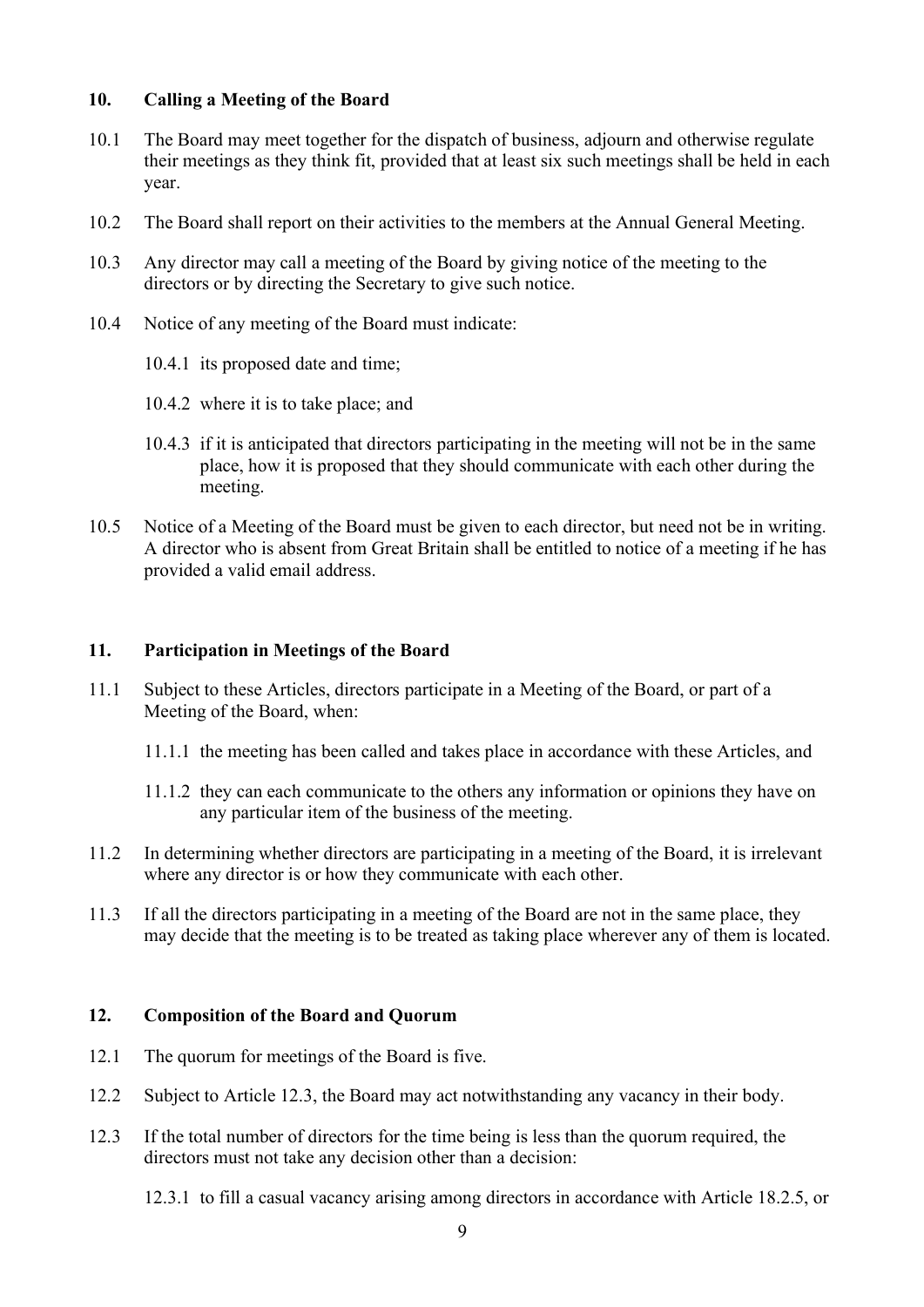- 12.3.2 to call a general meeting so as to enable the members to fill a casual vacancy arising among the directors, or
- 12.3.3 to admit members to the Club.

#### **13. Chairing of Meetings of the Board**

- 13.1 The Chair shall be Chair of the Board. The Chair shall preside as chair at all meetings of the Board at which he shall be present.
- 13.2 If at any meeting the Chair is not present within 15 minutes after the time appointed for holding the meeting or he is not willing to preside, the members of the Board present shall choose one of their number to be Chair of that meeting. The person so appointed for the time being is to be treated as the Chair for the purposes of these Articles.

### **14. Casting Vote**

14.1 For the avoidance of any doubt neither the Chair or any other director chairing a meeting of the Board shall have any casting vote.

### **15. Conflicts of Interest**

- 15.1 Subject to Article 15.2, if a proposed decision of the Board is concerned with an actual or proposed transaction or arrangement with the Club in which a director is interested, that director is not to be counted as participating in the decision-making process for quorum or voting purposes.
- 15.2 The prohibition under Article 15.1 shall not apply when:
	- 15.2.1 the Board approves the director counting towards the quorum and voting on the transaction or arrangement notwithstanding such interest in accordance with section 175 of the 2006 Act;
	- 15.2.2 the director need not declare an interest pursuant to Section 177 or 182 of the 2006 Act; or
	- 15.2.3 the director's conflict of interest arises from a permitted cause.
- 15.3 For the purposes of Article 15.2 the following are permitted causes:
	- 15.3.1 a guarantee, security or indemnity given, or to be given, by or to a director in respect of an obligation incurred by or on behalf of the Club or any of its subsidiaries;
	- 15.3.2 arrangements pursuant to which benefits are made available to employees and directors or former employees and directors of the Club or any of its subsidiaries (if any) which do not provide special benefits for directors or former directors.
- 15.4 For the purposes of this Article 15, references to proposed decisions and decision-making processes include any meeting of the Board or part of a meeting of the Board.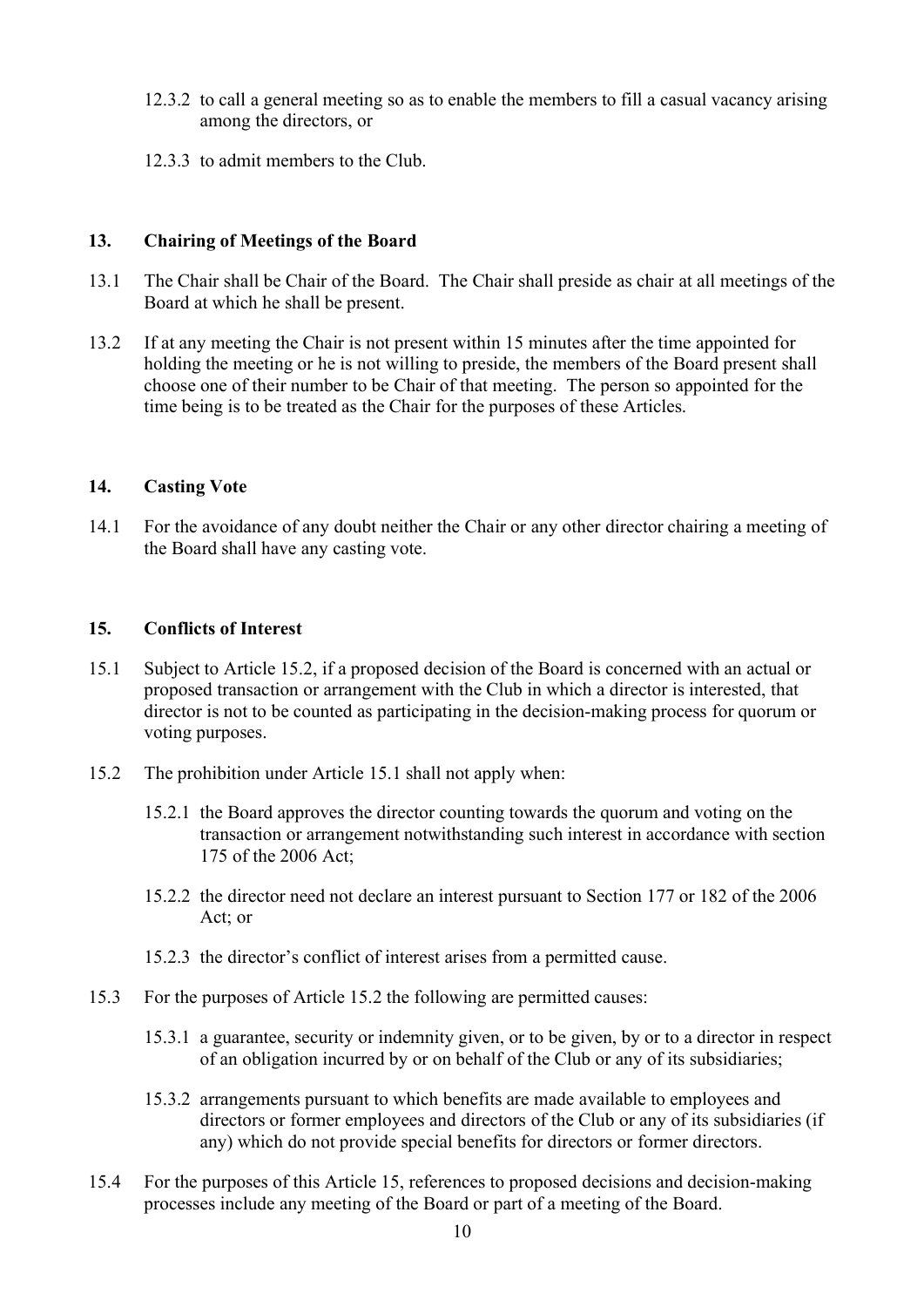- 15.5 Subject to Article 15.6, if a question arises at a meeting of the Board or of a committee of the Board as to the right of a director to participate in the meeting (or part of the meeting) for voting or quorum purposes, the question may, before the conclusion of the meeting, be referred to the Chair of the meeting whose ruling in relation to any director other than himself is to be final and conclusive.
- 15.6 If any question as to the right to participate in the meeting (or part of the meeting) should arise in respect of the Chair, the question is to be decided by a decision of the directors at that meeting, for which purpose the Chair is not to be counted as participating in the meeting (or that part of the meeting) for voting or quorum purposes.

### **16. Records of decisions to be kept**

- 16.1 The Board must ensure that the Club keeps records, in writing, for at least ten years from the date of the decision recorded, of every unanimous and majority decision taken by the Board and by the Club at general meeting.
- 16.2 Any such records, if purporting to be signed by the Chair of such meeting, or by the Chair of the next succeeding meeting, shall be sufficient evidence without any further proof of the facts therein stated.
- 16.3 Any such records shall be circulated to all members of the Board.

#### **17. Directors' Discretion to Make Further Rules**

Subject to those Rules to be made, varied or revoked by the Voting Members in general meeting, in accordance with Article 46 below the Board shall have the power to make, vary and revoke the Rules including, but not limited to, Rules:

- 17.1 setting out different categories of membership or affiliates of the Club;
- 17.2 setting the criteria for admission to membership of the Club for the different categories of members;
- 17.3 creating regulations, standing orders and/or byelaws for the better administration of the Club and to regulate the function, role and operation of committees to assist the Board in the better administration of the Club;
- 17.4 setting or adopting such other regulations or policies, including for example child protection policies, as the Board thinks fit; and
- 17.5 in relation to licensable activities of the Club,

provided that nothing in those Rules shall prejudice the Club's status as a Community Amateur Sports Club under Part 13 Chapter 9 Corporation Tax Act 2010 and provided that the said Rules shall be consistent with these Articles and the 2006 Act.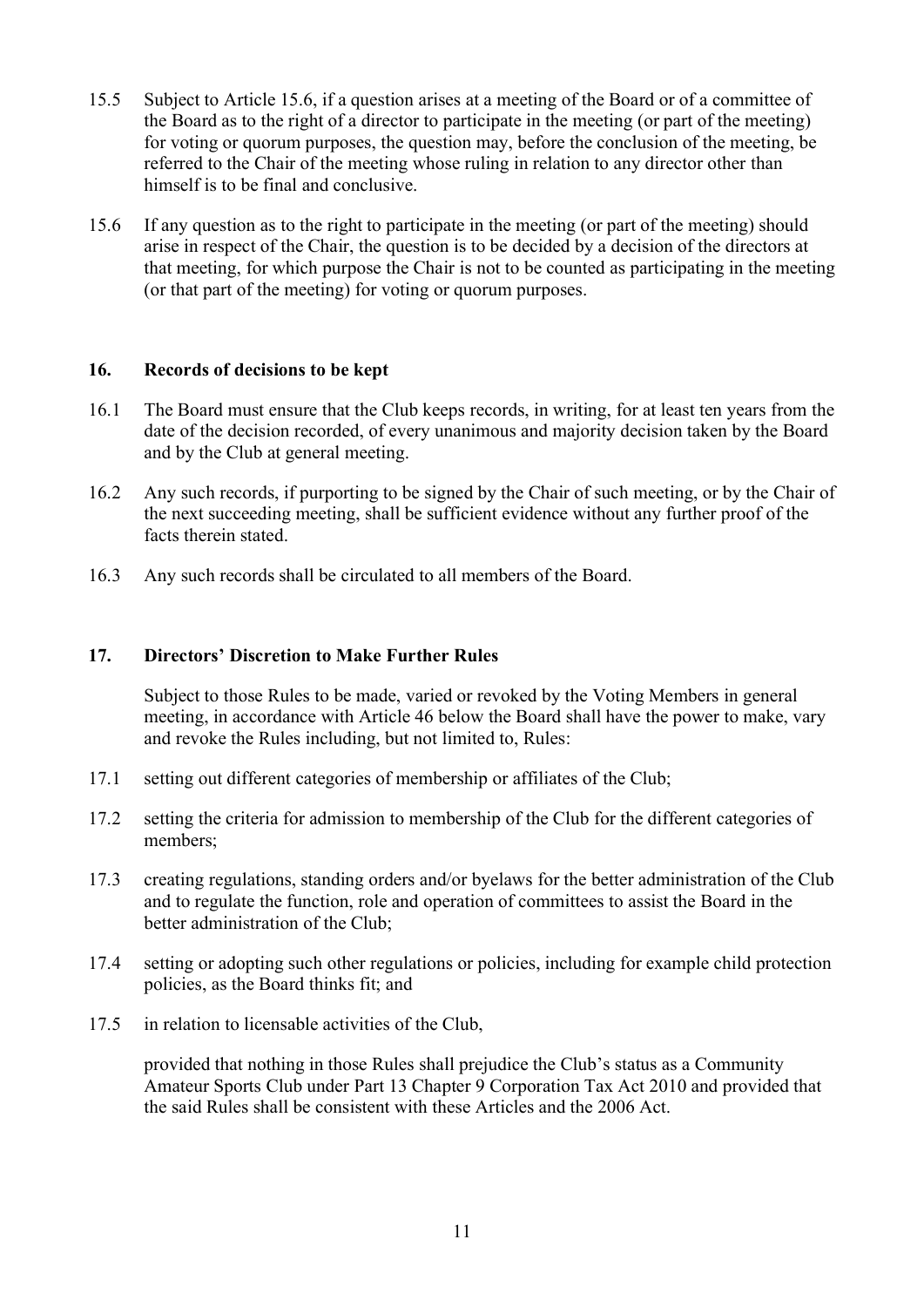# **APPOINTMENT OF DIRECTORS**

## **18. Methods of Appointing Directors**

- 18.1 The number of directors shall be not less than five and shall be subject to a maximum of nine.
- 18.2 The members of the Board shall be:
	- 18.2.1 the Chair;
	- 18.2.2 the Secretary;
	- 18.2.3 the Treasurer;
	- 18.2.4 up to six (or such lower number as the Board with the prior approval of members in general meeting shall from time to time decide) Elected Directors; and
	- 18.2.5 if there are casual vacancies for the Board, the Board may from time to time co-opt a maximum of two additional Voting Members to the Board until the next Annual General Meeting, provided that the total number of directors at any one time shall not exceed the maximum number fixed by these Articles. In such an event the Board shall advertise the vacancy on the Club notice board and Club website for a 2-week period and appointment to the Board shall be by majority vote of the Board. Coopted directors shall be entitled to vote at the meetings of the Board. Any such coopted member of the Board will retire at the next Annual General Meeting and be able to stand for election. If the number of members of the Board excluding co-opted directors falls below five an Extraordinary General meeting will be called within 28 days to elect additional directors until the next Annual General Meeting.
	- 18.2.6 The Chair, Secretary and Treasurer shall be deemed to be Honorary Members of the Club whilst they continue as Officers.
- 18.3 The first directors, who shall hold office until such time as they are due to retire in accordance with these Articles, shall be:

|        | Office        | Name                   |
|--------|---------------|------------------------|
| 18.3.1 | the Chair     | Diana Margaret Winters |
| 18.3.2 | the Secretary | Kevin Graham Yates     |
| 18.3.3 | the Treasurer | Diana Margaret Winters |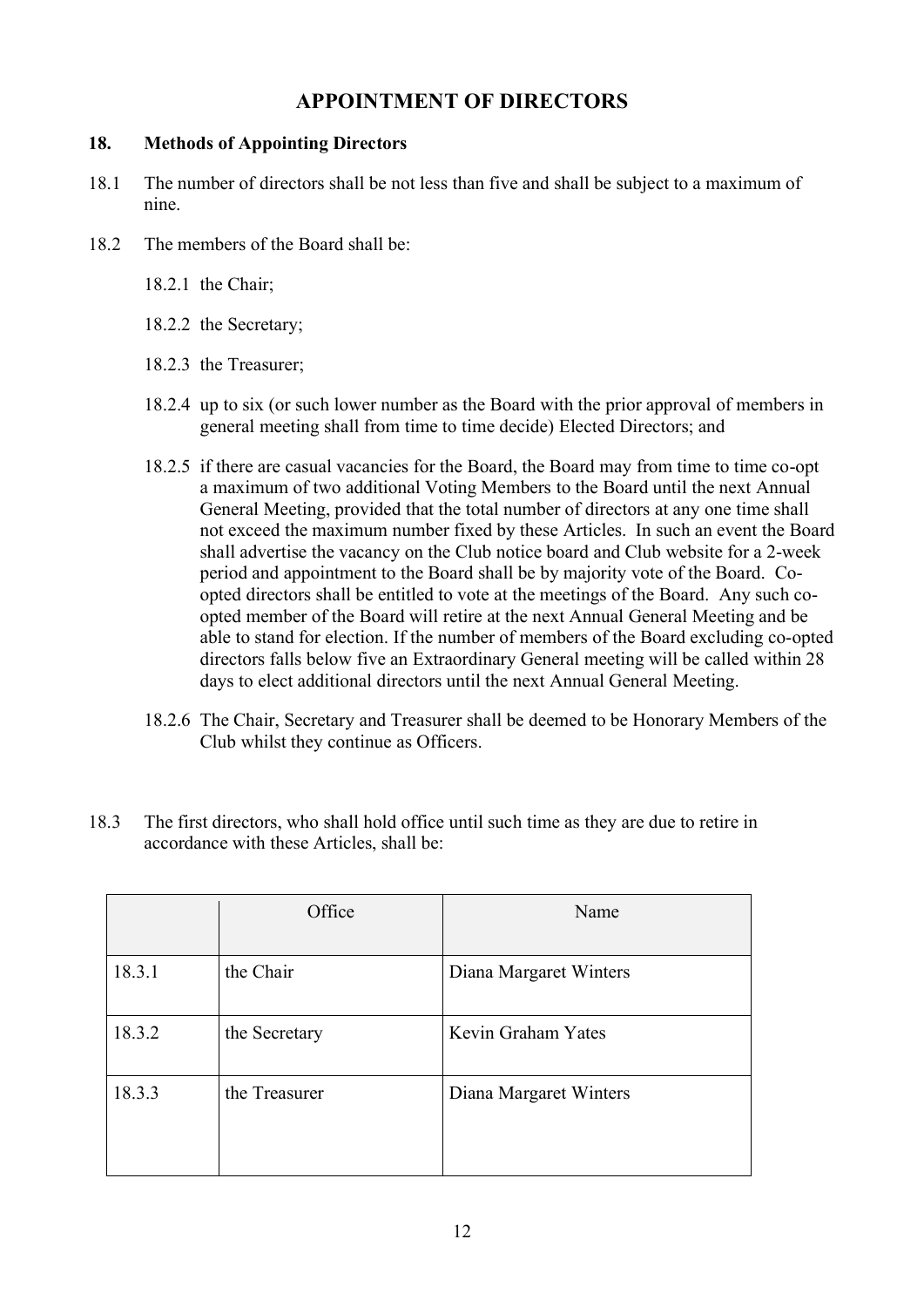| 18.3.4 | the Elected Directors | <b>Susan Prescott</b>       |
|--------|-----------------------|-----------------------------|
|        |                       | Louise Dubec                |
|        |                       | Jason Ashley Baker          |
|        |                       | David Anthony Dering Arthur |
|        |                       | Charlotte Lawson            |
|        |                       |                             |
|        |                       |                             |

- 18.4 The first directors set out in Article 18.3 shall retire immediately prior to the first Annual General Meeting after incorporation of the Club, but may be re-elected in accordance with these Articles.18.5 Each member of the Board must satisfy HMRC's fit and proper person test to be involved in the general control, management and administration of the Club and must declare (in the required form) that he is a fit and proper person prior to be elected. To be eligible for election or appointment to the Board a director must be a Voting Member of the Club.
- 18.6 Any person accepting nomination to the Board who has any financial interest or other conflict of interest in such appointment must, before accepting the nomination, state in writing to the Club all such interests. Failure to do so will lead to automatic disqualification from Board membership. The Board has the right to veto such election if, in its opinion, it is not in the best interests of the Club.
- 18.7 All acts carried out in good faith at any meeting of the Board or of any sub-committee, or by any person acting, shall, notwithstanding it be afterwards discovered that there was some defect in the appointment or continuance in office of any such person be as valid as if every such person had been duly appointed or had duly continued in office.

#### **19. Elected Directors**

At the Annual General Meeting each year, all directors shall retire and shall be eligible for re-election in accordance with these Articles. The election of directors shall be conducted in accordance with Article 25.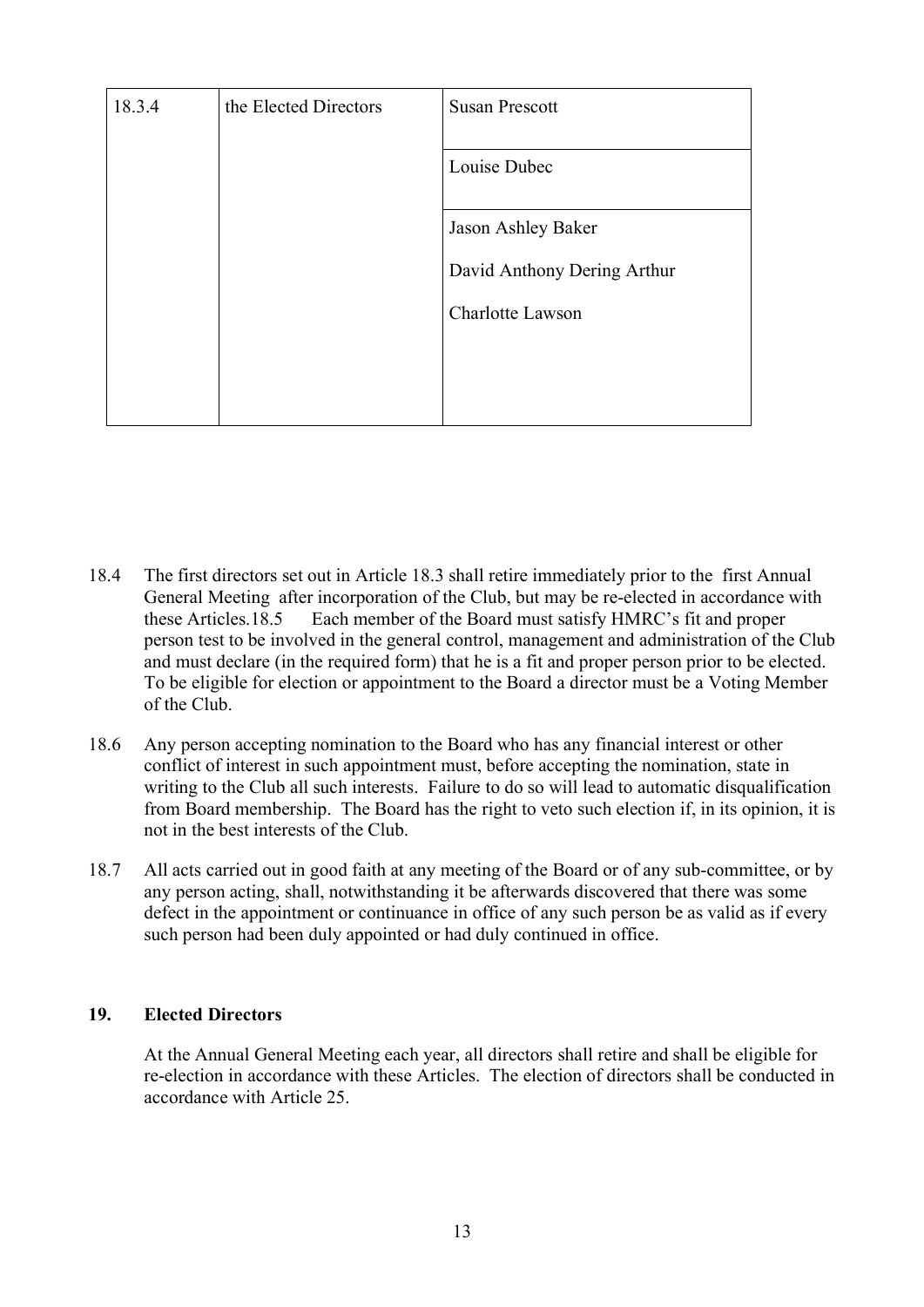#### **20. Termination of Director's Appointment**

- 20.1 Without prejudice to the provisions of Section 168 of the 2006 Act, a person shall cease to be a director of the Club as soon as:
	- 20.1.1 that person ceases to be a director by virtue of any provision of the 2006 Act or is prohibited from being a director by law;
	- 20.1.2 a bankruptcy order is made against that person;
	- 20.1.3 a composition is made with that person's creditors generally in satisfaction of that person's debts;
	- 20.1.4 a registered medical practitioner who is treating that person gives a written opinion to the Club stating that that person has become incapable of acting as a director and may remain so for more than three months;
	- 20.1.5 that person is suspended from holding office or from taking part in any activity relating to the administration or management of the Club by a decision of the LTA;
	- 20.1.6 that person is deemed by HMRC not to be a fit and proper person to be a manager of a charity or CASC;
	- 20.1.7 that person ceases to be a Member; or
	- 20.1.8 notification is received by the Club from a director that the director is resigning from office, and such resignation has taken effect in accordance with its terms.
- 20.2 A Chair, Treasurer, Secretary who is removed from office as a director of the Board for whatever reason shall be deemed to have resigned from office and the vacancy shall be filled in accordance with these Articles.

#### **21. Directors' Remuneration**

21.1 The Club shall not employ any director of the Club to provide any services outside the scope of the ordinary duties of a director and shall not pay any director any remuneration in relation to his role on the Board. However, the Officers shall be treated as Honorary Members of the Club whilst they remain Officers.

#### **PART 3**

## **APPOINTMENTS AND ELECTED POSITIONS**

## **22. Chair**

At the Annual General Meeting in 2021and at the Annual General Meeting every year thereafter the Chair shall retire but shall remain eligible for re-appointment in accordance with these Articles. The election for the office of Chair shall be conducted in accordance with Article 25. A member so appointed shall hold office for a one-year term but shall be eligible for re-election with no limit on the number of further terms . The Chair shall be a director by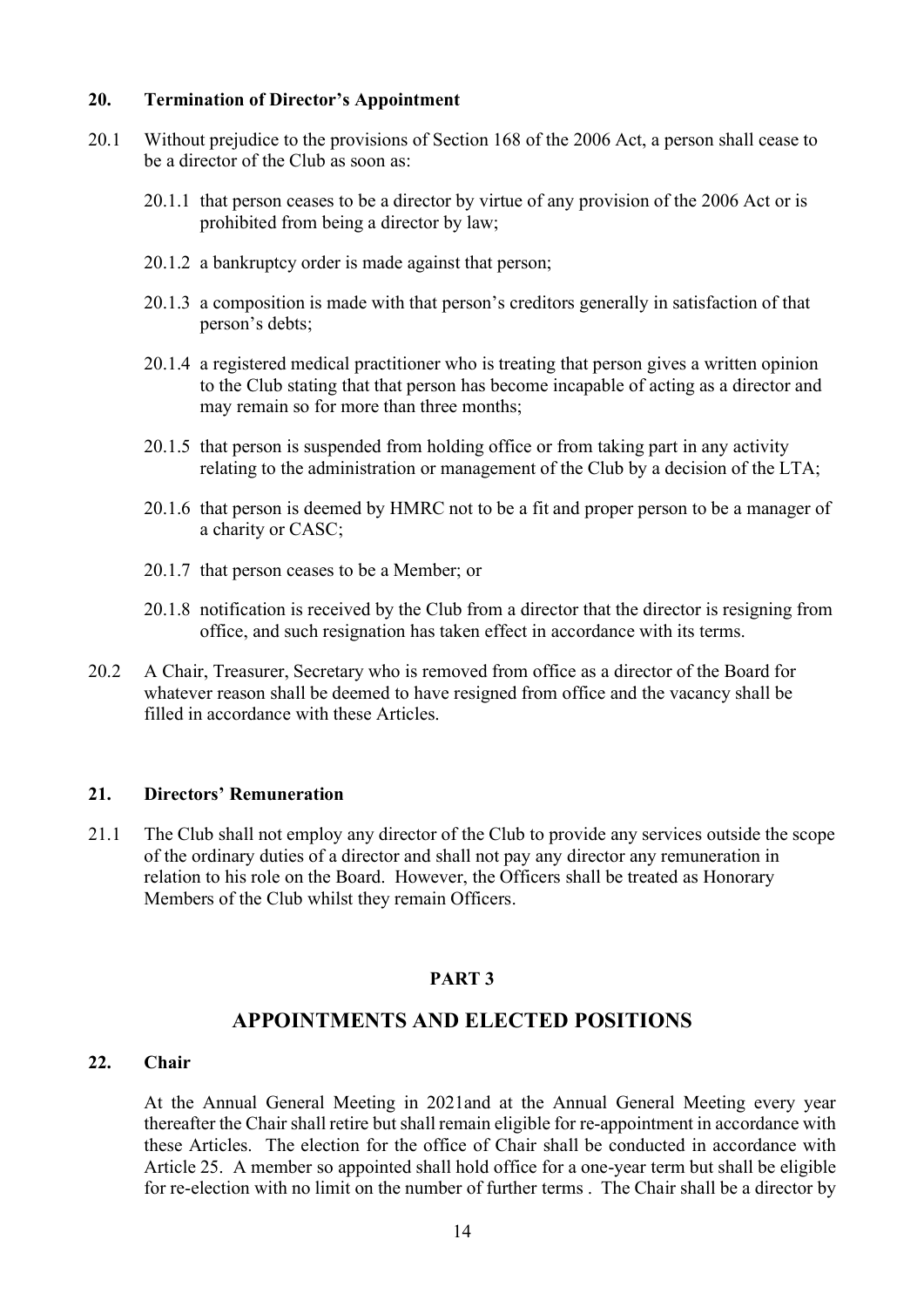virtue of his office and shall have such rights and privileges as the Voting Members in general meeting shall from time to time prescribe.

#### **23. Secretary**

At the Annual General Meeting in 2021 and at the Annual General Meeting every year thereafter the Secretary shall retire but shall remain eligible for re-appointment in accordance with these Articles. The election for the office of Secretary shall be conducted in accordance with Article 25. A member so appointed shall hold office for a one-year term but shall be eligible for re-election with no limit on the number of further terms. The Secretary shall be a director by virtue of his office and shall have such rights and privileges as the Voting Members in general meeting shall from time to time prescribe.

### **24. Treasurer**

At the Annual General Meeting in 2021 and at the Annual General Meeting every year thereafter the Treasurer shall retire but shall remain eligible for re-appointment in accordance with these Articles. The election for the office of Treasurer shall be conducted in accordance with Article 25. A member so appointed shall hold office for a one-year term but shall be eligible for re-election with no limit on the number of further terms . The Treasurer shall be a director by virtue of his office and shall have such rights and privileges as the Voting Members in general meeting shall from time to time prescribe.

#### **25. Elections**

- 25.1 Any Voting Member may nominate another member to be the Chair, Secretary, Treasurer or an Elected Director. Any person nominated as a member of the Board must be a Voting Member. Any nomination must be made on the form prescribed from time to time by the Board. Any nomination must be seconded by another Voting Member. Voting Members may only nominate or second one candidate for each post and the form must be completed and returned to the Secretary not later than such date as the Board shall prescribe each year.
- 25.2 If there are the same number of candidates as there are vacancies for a post, those candidates shall be declared elected unopposed at the Annual General Meeting after ratification by vote at a general meeting. In the event of there being more nominations than vacancies, there shall be an election at the Annual General Meeting as directed by the Board. The results of any such election must be announced at the Annual General Meeting.

# **BECOMING AND CEASING TO BE A MEMBER**

#### **26. Applications for Membership**

26.1 The subscribers to the Memorandum and Articles of Association of the Club; the members of the unincorporated association known as the Tunbridge Wells Lawn Tennis Club as at the date of incorporation; and such other persons as are admitted to membership by the Board in accordance with these Articles, shall be the members of the Club.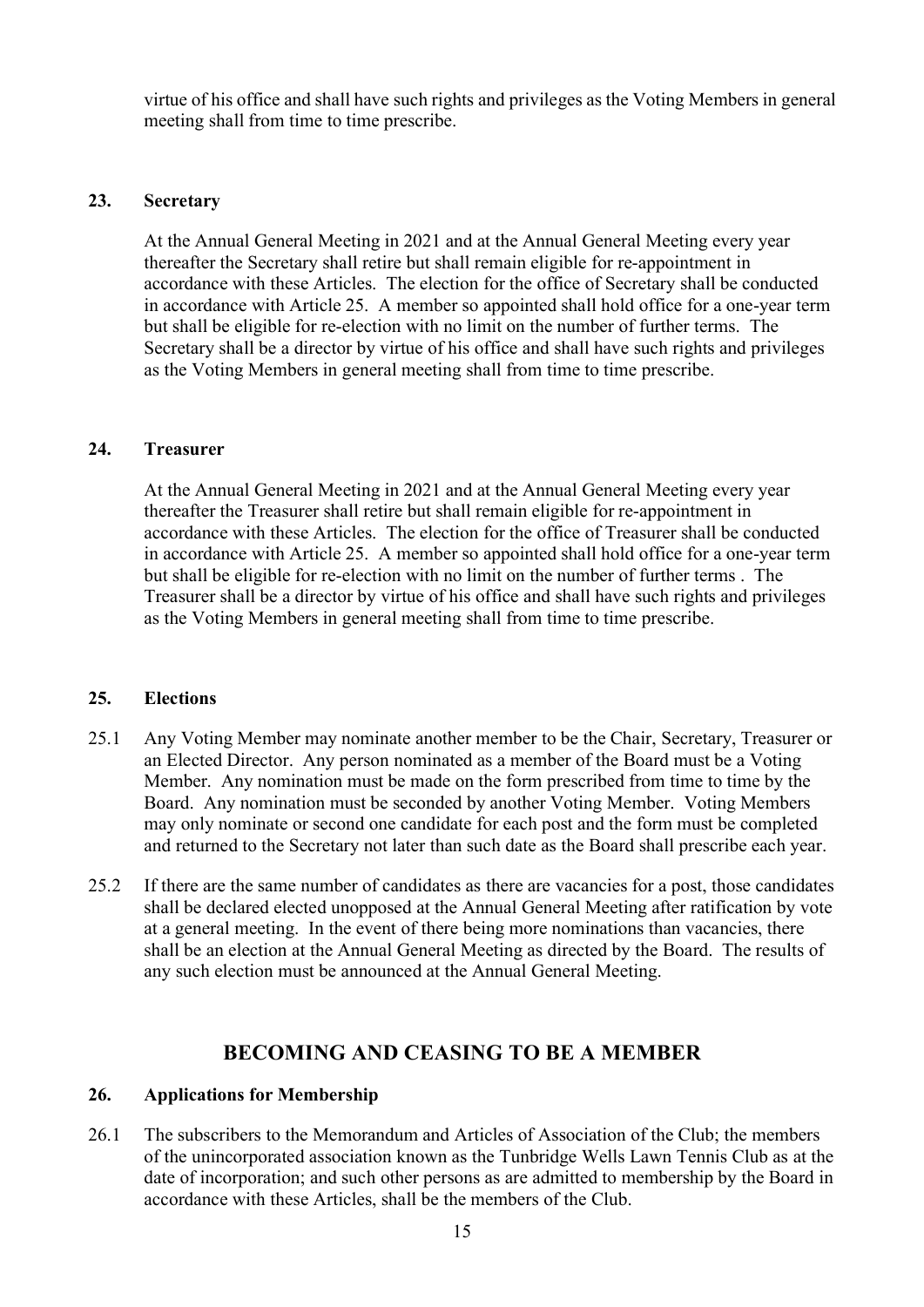26.2 No person shall become a member of the Club unless:

26.2.1 that person has completed an application for membership in a form approved by the Board, and

26.2.2 the Board has approved the application.

- 26.3 For the avoidance of doubt, membership is open to all without discrimination and may only be refused where admission to membership would be contrary to the best interests of the sport or the good conduct and interests of the Club and no person shall be denied membership of the Club on the grounds of race, ethnic origin, creed, colour, age, disability, sex, occupation, sexual orientation, religion, political or other beliefs. A person may appeal against such decision by notifying the Board who shall put the matter to the Appeal Committee elected pursuant to the Rules of the Club.
- 26.4 A person shall not be entitled to any privileges of the Club until two days have passed since his application for membership was submitted, whether or not he is admitted as a member before those two days have lapsed.
- 26.5 The Board may from time to time fix the levels of fees and annual subscriptions to be paid by the different categories of members provided that the Board shall use its best endeavours to ensure that the fees set by it do not preclude open membership of the Club. If the Board wishes to increase the level of annual subscriptions in any one year by more than the rate of 6% per annum the excess must be approved by the Voting Members at a General Meeting. If not so approved the limit of the increase will be 6%.
- 26.6 The Board may from time to time for such period as it decides allow Affiliates of the Club to enjoy some or all of the benefits of the Club that members of the Club enjoy except that such:
	- 26..1 Affiliates shall have no voting rights under the Rules or in relation to the Club;
	- 26.6.2 Affiliates will be subject to such terms that the Board shall decide; and
	- 26.6.3 affiliation shall meet the requirements of section 62-66 of the Licensing Act 2003.

#### **27. Conditions of Membership**

- 27.1 All members shall be bound by and subject to these Articles and the Rules and shall respect the rules of the game of tennis as set from time to time by the LTA.
- 27.2 The members shall pay any guest fees and annual subscriptions set by the Board under Article 26.5. Any member whose subscription is more than one month in arrears shall be deemed to have resigned his membership of the Club and lose the use of the facilities of the Club.
- 27.3 Subject to Article 28, the Board may terminate the membership of any person, or impose any other sanction they determine to be appropriate, in connection with the breach of any condition of membership set out in this Article 27.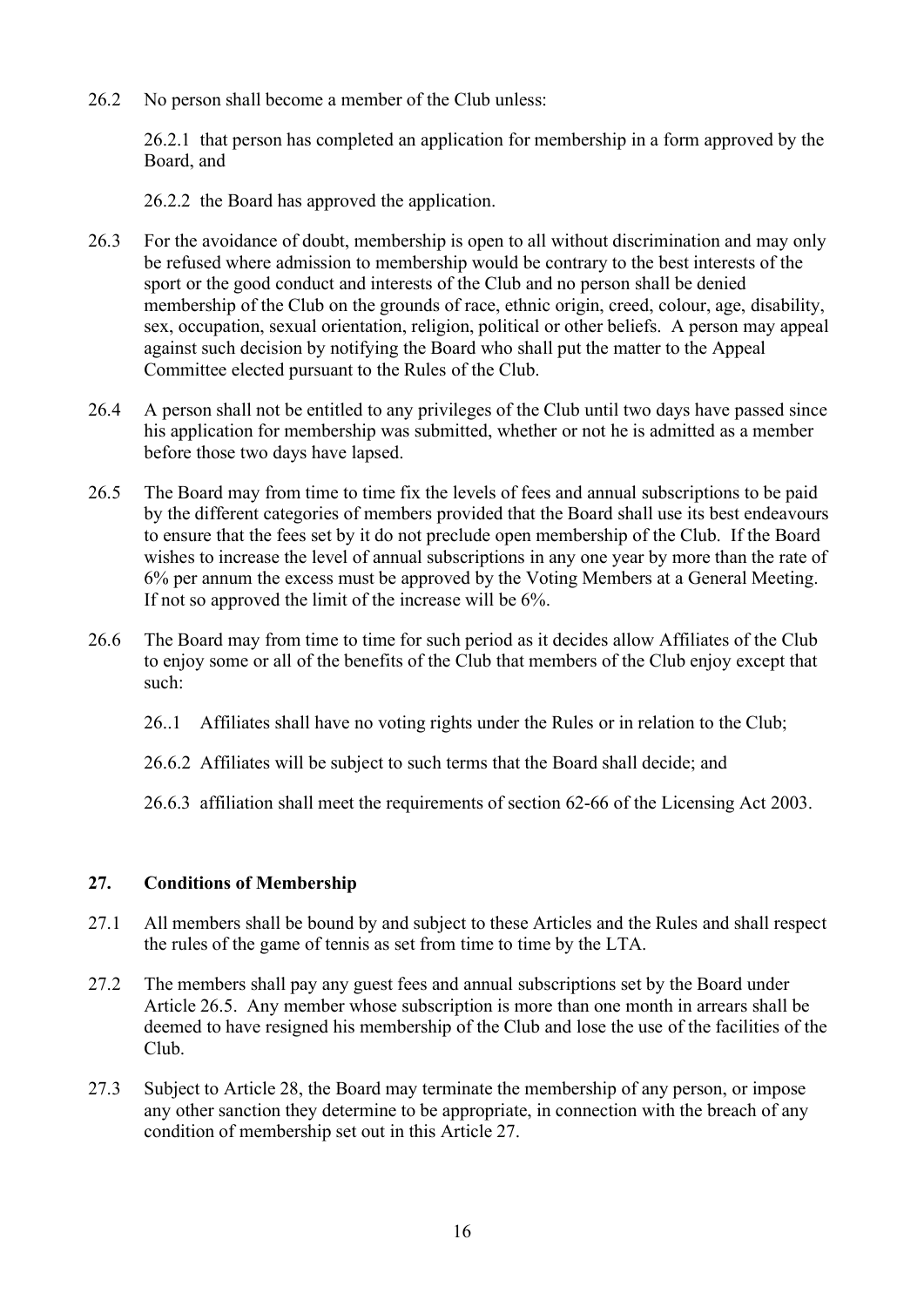27.4 Members may join on any day of the year for a period of 12 months. In exceptional circumstances the membership may be suspended with the approval of the Board or Committee appointed by the Board.

### **28. Termination of Membership**

- 28.1 It shall be the duty of the Board, if at any time it shall be of the opinion that the interests of the Club so require, by notice in hard copy form sent by prepaid post to a member's address, to request that member to withdraw from membership of the Club within a time specified in such notice. If, on the expiry of the time specified in such notice, the member concerned has not withdrawn from membership by submitting notice in hard copy form of his resignation, or if at any time after receipt of notice requesting him to withdraw from membership the member shall so request in hard copy form, the matter shall be submitted to a properly convened and constituted meeting of the Board or such sub-committee to which it has delegated its powers. The Board or sub-committee and the member whose expulsion is under consideration shall be given at least 14 days' notice of the meeting, and such notice shall specify the matter to be discussed. The member concerned shall at the meeting be entitled to present a statement in his defence either verbally or in hard copy form, and he shall not be required to withdraw from membership unless a simple majority of the Board members or sub-committee members present and voting shall, after receiving the statement in his defence, vote for his expulsion, or unless the member fails to attend the meeting without sufficient reason being given. If such a vote is carried, or if the member shall fail to attend the meeting without sufficient reason being given, he shall thereupon cease to be a member and his name shall be erased from the register of members. The Board may exclude the member from the Club's premises until the meeting considering his expulsion has been held. For the avoidance of doubt, the member shall be entitled to attend the Club's premises to attend that meeting (if it is held at them) for the purposes of making his representations. A person may appeal against such decision by notifying the Board who shall put the matter to the Appeal Panel appointed pursuant to the Rules of the Club.
- 28.2 A member may withdraw from membership of the Club by giving seven clear days' notice to the Club in writing.
- 28.3 A membership terminates automatically when that person dies or on the failure of the member to comply or to continue to comply with any condition of membership set out in these Articles or the Rules.
- 28.4 Membership is not transferrable.
- 28.5 Any person ceasing to be a member forfeits all rights in relation to and claims upon the Club, its property and its funds and has no right to the return of any part of his subscription.

# **ORGANISATION OF GENERAL MEETINGS**

## **29. Annual General Meetings**

29.1 The Club shall hold a general meeting in every calendar year as its annual general meeting at such time and place as may be determined by the Board and shall specify the meeting as such in the notices calling it, provided that so long as the club holds its first annual general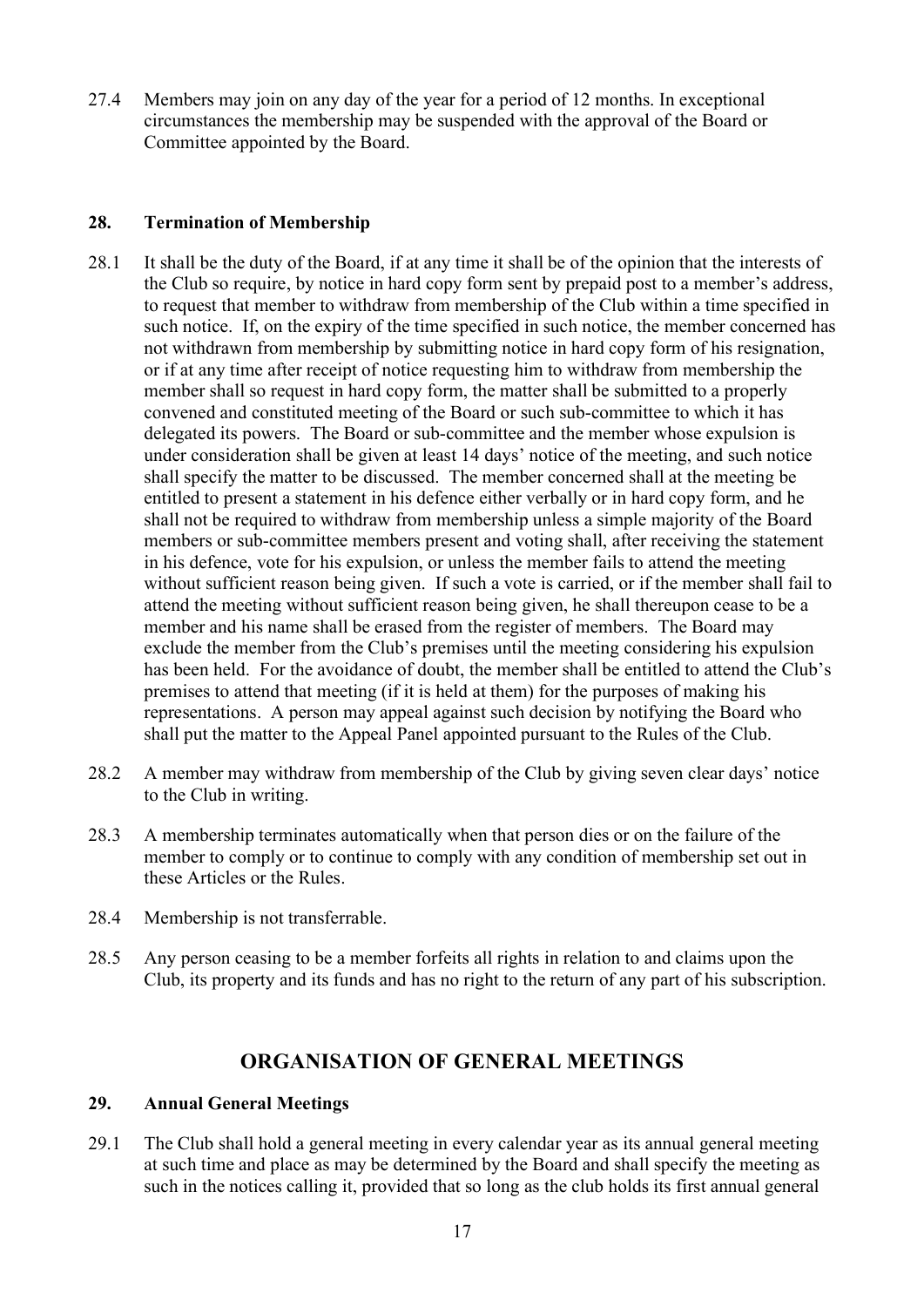meeting within 18 months after its incorporation it need not hold it in the calendar year of its incorporation or in the following calendar year.

29.2 The annual general meeting shall be held for the following purposes:

29.2.1 to receive from the Board the Club's accounts and Treasurer's report as to the financial position of the Club;

- 29.2.2 to receive from the Board a report of the activities of the Club since the previous annual general meeting;
- 29.2.3 to appoint the Club's auditors;
- 29.2.4 to announce the election (as appropriate) of the Chair, Secretary, Treasurer and Elected Directors to be appointed in accordance with these Articles; and
- 29.2.5 to transact such other business as may be brought before it.
- 29.3 All general meetings, other than annual general meetings, shall be called general meetings.

### **30. Attendance and Speaking at General Meetings**

- 30.1 A person is able to exercise the right to speak at a general meeting when that person is in a position to communicate to all those attending the meeting, during the meeting, any information or opinions which that person has on the business of the meeting.
- 30.2 A person is able to exercise the right to vote at a general meeting when:
	- 30.2.1 that person is able to vote, during the meeting, on resolutions put to the vote at the meeting, and
	- 30.2.2 that person's vote can be taken into account in determining whether or not such resolutions are passed at the same time as the votes of all other persons attending the meeting.
- 30.3 The Board may make whatever arrangements they consider appropriate to enable those attending a general meeting to exercise their rights to speak or vote at it.

#### **31. Quorum for General Meetings**

- 31.1 No business other than the appointment of the Chair of the meeting is to be transacted at a general meeting if the persons attending it do not constitute a quorum.
- 31.2 Subject to Article 34.6, 20 Voting Members present in person shall be a quorum.

## **32. Chairing a General Meeting**

32.1 The Chair shall chair general meetings if present and willing to do so. If the Chair shall be absent, or it at any meeting he is not present within 15 minutes after the time appointed for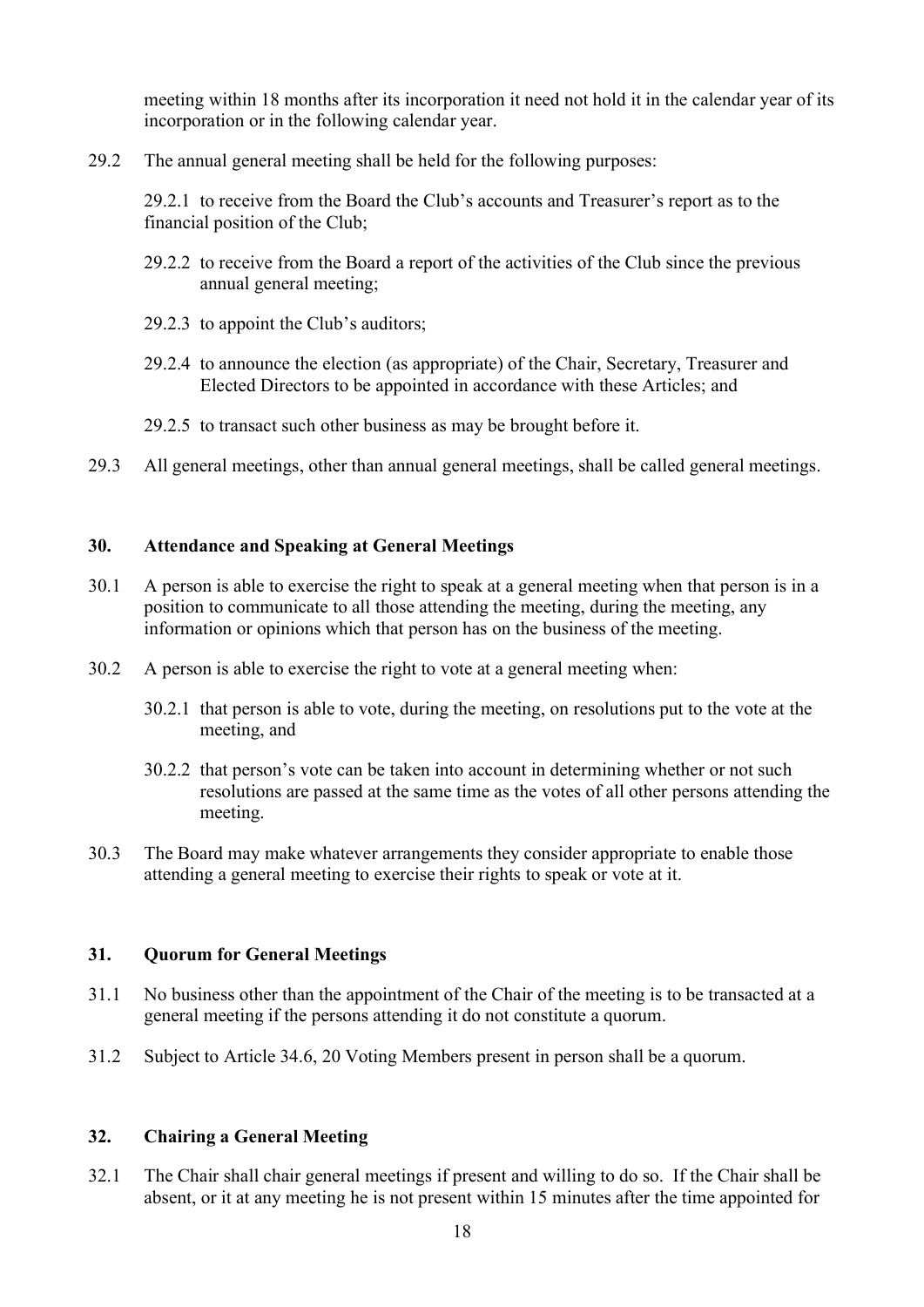holding the same, the Secretary shall preside. If the Secretary is not present within 15 minutes of the time at which a meeting was due to start or is unwilling to preside:

- 32.1.1 the directors present, or
- 32.1.2 (if no directors are present), the meeting, must appoint a director or Voting Member to chair the meeting by a majority of those present and voting at the meeting, and the appointment of the chair of the meeting must be the first business of the meeting.
- 32.2 The person chairing a meeting in accordance with this article is referred to as the Chair of the Meeting.

#### **33. Attendance and Speaking by Directors**

33.1 Directors may attend and speak at general meetings

#### **34. Adjournment**

- 34.1 If the persons attending a general meeting within half an hour of the time at which the meeting was due to start do not constitute a quorum, or if during a meeting a quorum ceases to be present, the Chair of the meeting must adjourn it.
- 34.2 The Chair of the Meeting may adjourn a general meeting at which a quorum is present if:
	- 34.2.1 the meeting consents to an adjournment, or
	- 34.2.2 it appears to the Chair of the Meeting that an adjournment is necessary to protect the safety of any person attending the meeting or ensure that the business of the meeting is conducted in an orderly manner.
- 34.3 The Chair of the Meeting must adjourn a general meeting if directed to do so by the meeting.
- 34.4 When adjourning a general meeting, the Chair of the Meeting must:
	- 34.4.1 either specify the time and place to which it is adjourned or state that it is to continue at a time and place to be fixed by the directors, and
	- 34.4.2 have regard to any directions as to the time and place of any adjournment which have been given by the meeting.
- 34.5 If the continuation of an adjourned meeting is to take place more than 14 days after it was adjourned, the Club must give at least seven clear days' notice of it (that is, excluding the day of the adjourned meeting and the day on which the notice is given):

34.5.1 to the same persons to whom notice of the Club's general meetings is required to be given, and

34.5.2 containing the same information which such notice is required to contain.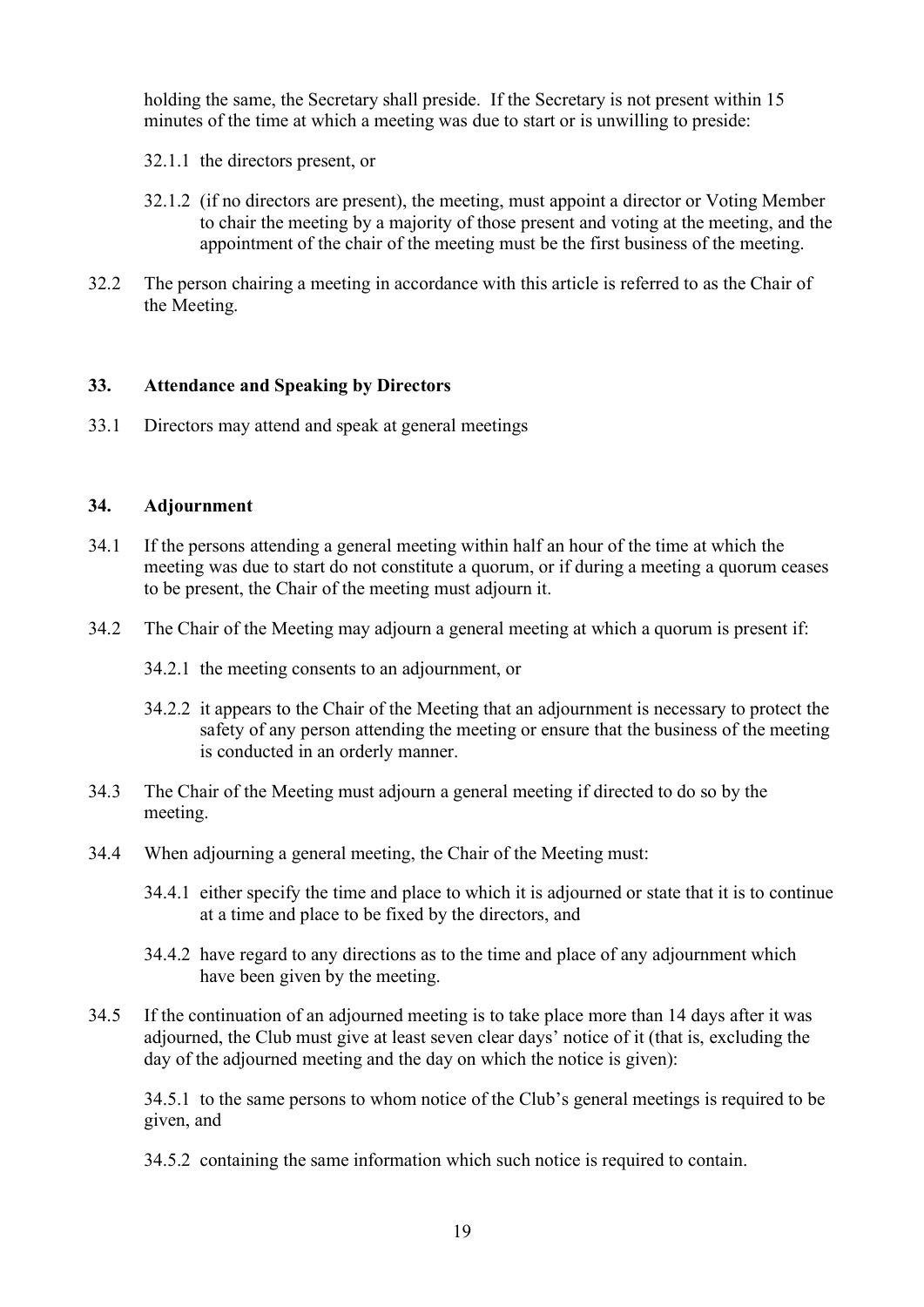34.6 No business may be transacted at an adjourned general meeting which could not properly have been transacted at the meeting if the adjournment had not taken place provided that if at such adjourned meeting a quorum is not present within half an hour from the time appointed for holding the meeting 20 Voting Members shall remain a quorum.

# **VOTING AT GENERAL MEETINGS**

### **35. Voting: General**

- 35.1 Every Voting Member shall be entitled to receive notice of and attend general meetings and cast one vote.
- 35.2 A resolution put to the vote of a general meeting must be decided on a show of hands unless a poll is duly demanded in accordance with these Articles.

### **36. Errors and Disputes**

- 36.1 No objection may be raised to the qualification of any person voting at a general meeting except at the meeting or adjourned meeting at which the vote objected to is tendered, and every vote not disallowed at the meeting is valid.
- 36.2 Any such objection must be referred to the Chair of the Meeting whose decision is final.

#### **37. Poll Votes**

- 37.1 A poll on a resolution may be demanded:
	- 37.1.1 in advance of the general meeting where it is to be put to the vote, or
	- 37.1.2 at a general meeting, either before a show of hands on that resolution or immediately after the result of a show of hands on that resolution is declared.
- 37.2 A poll may be demanded by:
	- 37.2.1 the Chair of the meeting;
	- 37.2.2 the Board; or
	- 37.2.3 five or more members present in person or proxy having the right to vote on the resolution.
- 37.3 A demand for a poll may be withdrawn if:
	- 37.3.1 the poll has not yet been taken, and
	- 37.3.2 the Chair of the Meeting consents to the withdrawal.
- 37.4 Polls shall be taken as the Chair of the Meeting directs and he may appoint scrutineers (who need not be members) and fix a time and place for declaring the result of the poll. The result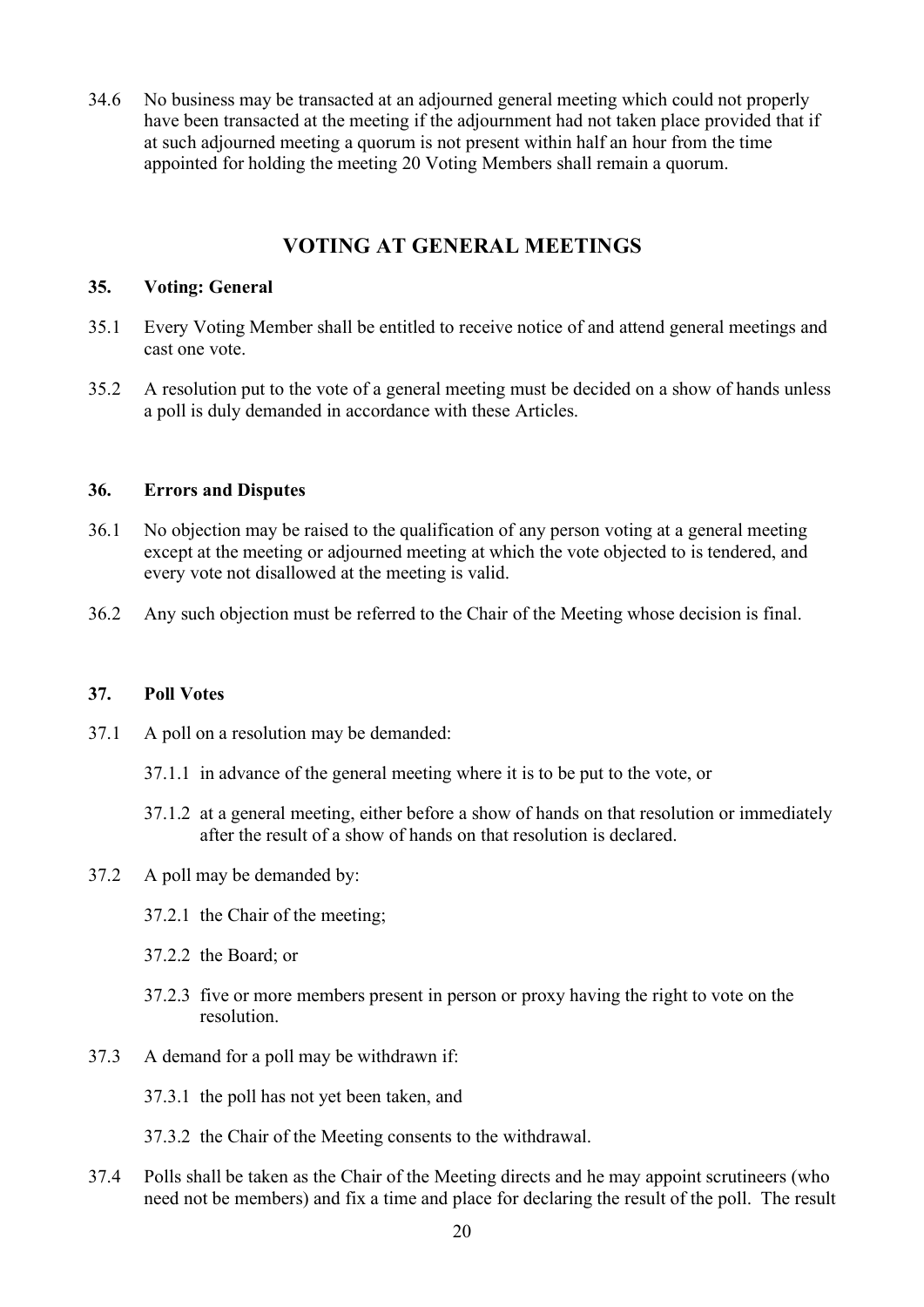of the poll shall be deemed to be the resolution of the meeting at which the poll was demanded.

- 37.5 A poll demanded on the election of a Chair of the Meeting or on a question of adjournment shall be taken forthwith. A poll demanded on any other question shall be taken either forthwith or at such time and place as the Chair directs not being more than 30 days after the poll is demanded. The demand for a poll shall not prevent the continuance of a meeting for the transaction of any business other than the question on which the poll was demanded. If a poll is demanded before the declaration of the result of a show of hands and the demand is duly withdrawn the meeting shall continue as if the demand had not been made.
- 37.6 No notice need be given of a poll not taken forthwith if the time and place at which it is to be taken are announced at the meeting at which it is demanded. In any other case at least seven clear days' notice shall be given specifying the time and place at which the poll is to be taken.

## **38. Content of Proxy Notices**

- 38.1 Proxies may only validly be appointed by a notice in writing (proxy notice) which:
	- 38.1.1 states the name and address of the Voting Member appointing the proxy;
	- 38.1.2 identifies the person appointed to be that Voting Member's proxy and the general meeting in relation to which that person is appointed;
	- 38.1.3 is signed by or on behalf of the Voting Member appointing the proxy, or is authenticated in such manner as the directors may determine; and
	- 38.1.4 is delivered to the Club in accordance with these Articles and any instructions contained in the notice of the general meeting to which they relate.
- 38.2 The Board may require proxy notices to be delivered in a particular form, and may specify different forms for different purposes.
- 38.3 Proxy notices may specify how the proxy appointed under them is to vote (or that the proxy is to abstain from voting) on one or more resolutions.
- 38.4 Unless a proxy notice indicates otherwise, it must be treated as:
	- 38.4.1 allowing the person appointed under it as a proxy discretion as to how to vote on any ancillary or procedural resolutions put to the meeting, and
	- 38.4.2 appointing that person as a proxy in relation to any adjournment of the general meeting to which it relates as well as the meeting itself.

#### **39. Delivery of Proxy Notices**

39.1 A person who is entitled to attend, speak or vote (either on a show of hands or on a poll) at a general meeting remains so entitled in respect of that meeting or any adjournment of it, even though a valid proxy notice has been delivered to the Club by or on behalf of that person.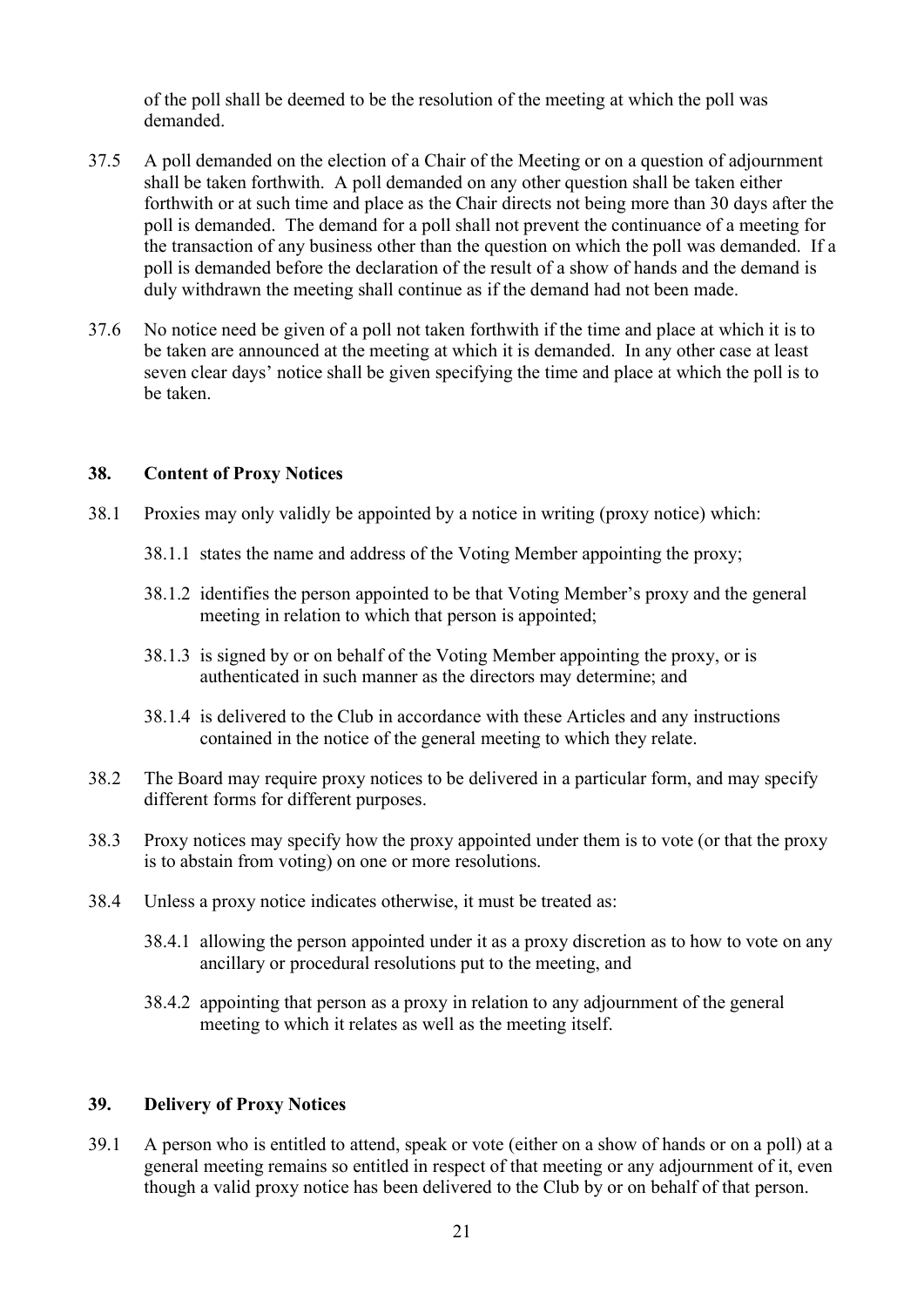- 39.2 An appointment under a proxy notice may be revoked by delivering to the Club a notice in writing given by or on behalf of the person by whom or on whose behalf the proxy notice was given.
- 39.3 A notice revoking a proxy appointment only takes effect if it is delivered before the start of the meeting or adjourned meeting to which it relates.
- 39.4 If a proxy notice is not executed by the person appointing the proxy, it must be accompanied by written evidence of the authority of the person who executed it to execute it on the appointor's behalf.

#### **40. Amendments to Resolutions**

- 40.1 An ordinary resolution to be proposed at a general meeting may be amended by ordinary resolution if:
	- 40.1.1 notice of the proposed amendment is given to the Club in writing by a person entitled to vote at the general meeting at which it is to be proposed not less than 48 hours before the meeting is to take place (or such later time as the Chair of the Meeting may determine), and
	- 40.1.2 the proposed amendment does not, in the reasonable opinion of the Chair of the Meeting, materially alter the scope of the resolution.
- 40.2 A special resolution to be proposed at a general meeting may be amended by ordinary resolution if:
	- 40.2.1 the Chair of the Meeting proposes the amendment at the general meeting at which the resolution is to be proposed, and
	- 40.2.2 the amendment does not go beyond what is necessary to correct a grammatical or other non-substantive error in the resolution.
- 40.3 With the consent of the Chair of the Meeting, an amendment may be withdrawn by its proposer at any time before the resolution is voted upon.
- 40.4 If the Chair of the Meeting, acting in good faith, wrongly decides that an amendment to a resolution is out of order, the Chair's error does not invalidate the vote on that resolution.

## **PART 4**

# **ADMINISTRATIVE ARRANGEMENTS**

#### 41. **Means of Communication to be Used**

41.1 Subject to these Articles, anything sent or supplied by or to the Club under these Articles may be sent or supplied in any way in which the 2006 Act provides for such documents or information to be sent or supplied by or to the Club.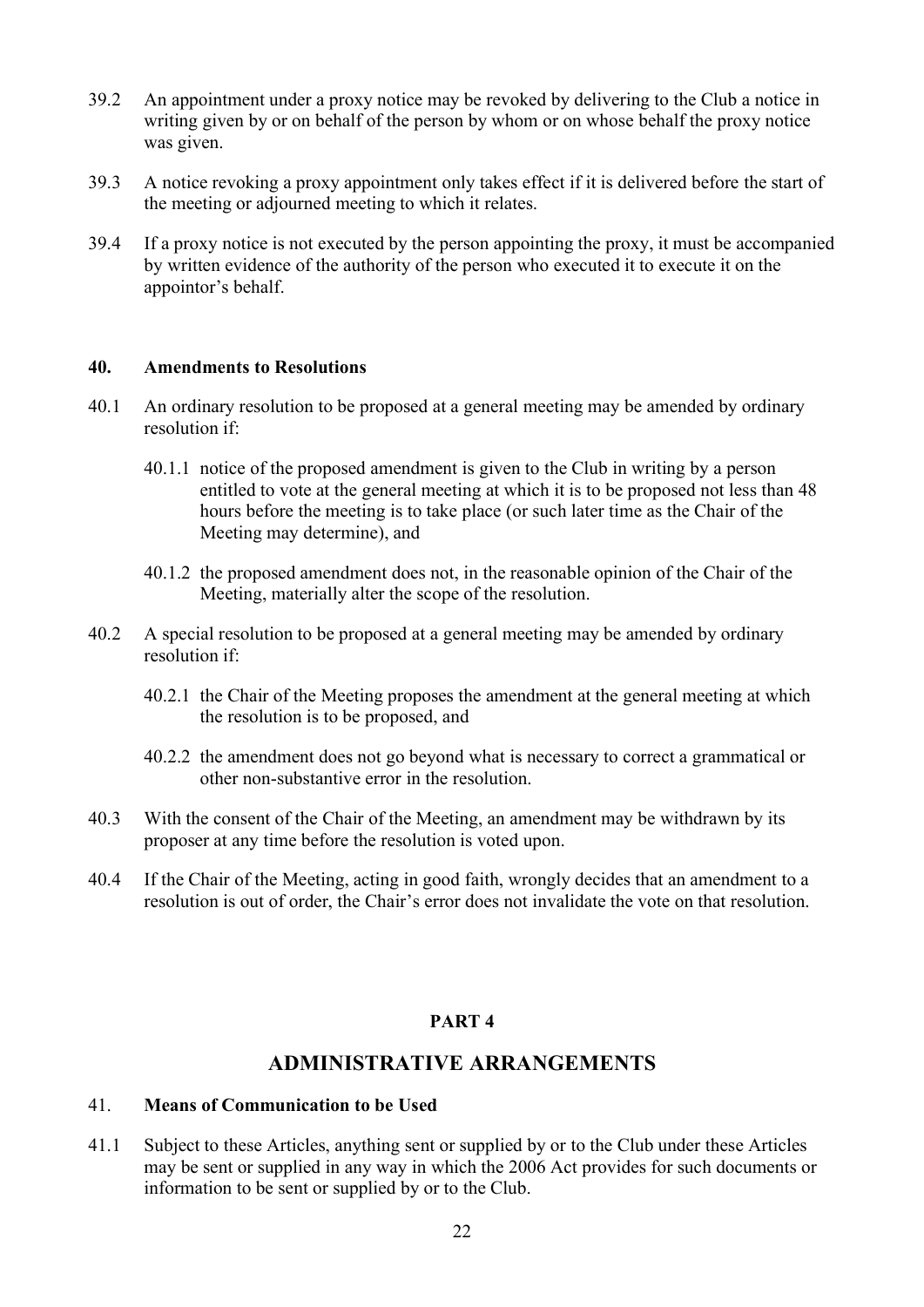- 41.2 Subject to these Articles, any notice or document to be sent or supplied to a member of the Board in connection with the taking of decisions by the Board may also be sent or supplied by the means by which that director has asked to be sent or supplied with such notices or documents for the time being.
- 41.3 A director may agree with the Club that notices or documents sent to that director in a particular way are to be deemed to have been received within a specified time of their being sent, and for the specified time to be less than 48 hours.

#### 42. **No right to Inspect Accounts and Other Records**

Except as provided by law (such as in relation to the requirements of the Licensing Act 2003) or authorised by the Board or an ordinary resolution of the Club, no person is entitled to inspect any of the Club's accounting or other records or documents merely by virtue of being a member.

# **DIRECTORS' INDEMNITY AND INSURANCE**

#### **43. Indemnity**

- 43.1 Subject to Article 43.2, a relevant director of the Club or an associated company may be indemnified out of the Club's assets against:
	- 43.1.1 any liability incurred by that director in connection with any negligence default, breach of duty or breach of trust in relation to the Club or an associated company;
	- 43.1.2 any liability incurred by that director in connection with the activities of the Club or an associated company in its capacity as a trustee of an occupational pension scheme (as defined in Section 235(6) of the 2006 Act); and
	- 43.1.3 any other liability incurred by that director as an officer of the Club or an associated company.
- 43.2 This Article does not authorise any indemnity which would be prohibited or rendered void by any provision of the 2006 Act or by any other provision of law.
- 43.3 In this Article:
	- 43.3.1 companies are associated if one is a subsidiary of the other or both are subsidiaries of the same body corporate, and
	- 43.3.2 a relevant director means any director or former director of the Club or an associated company.

#### **44. Insurance**

44.1 The Board may decide to purchase and maintain insurance, at the expense of the Club, for the benefit of any relevant director in respect of any relevant loss.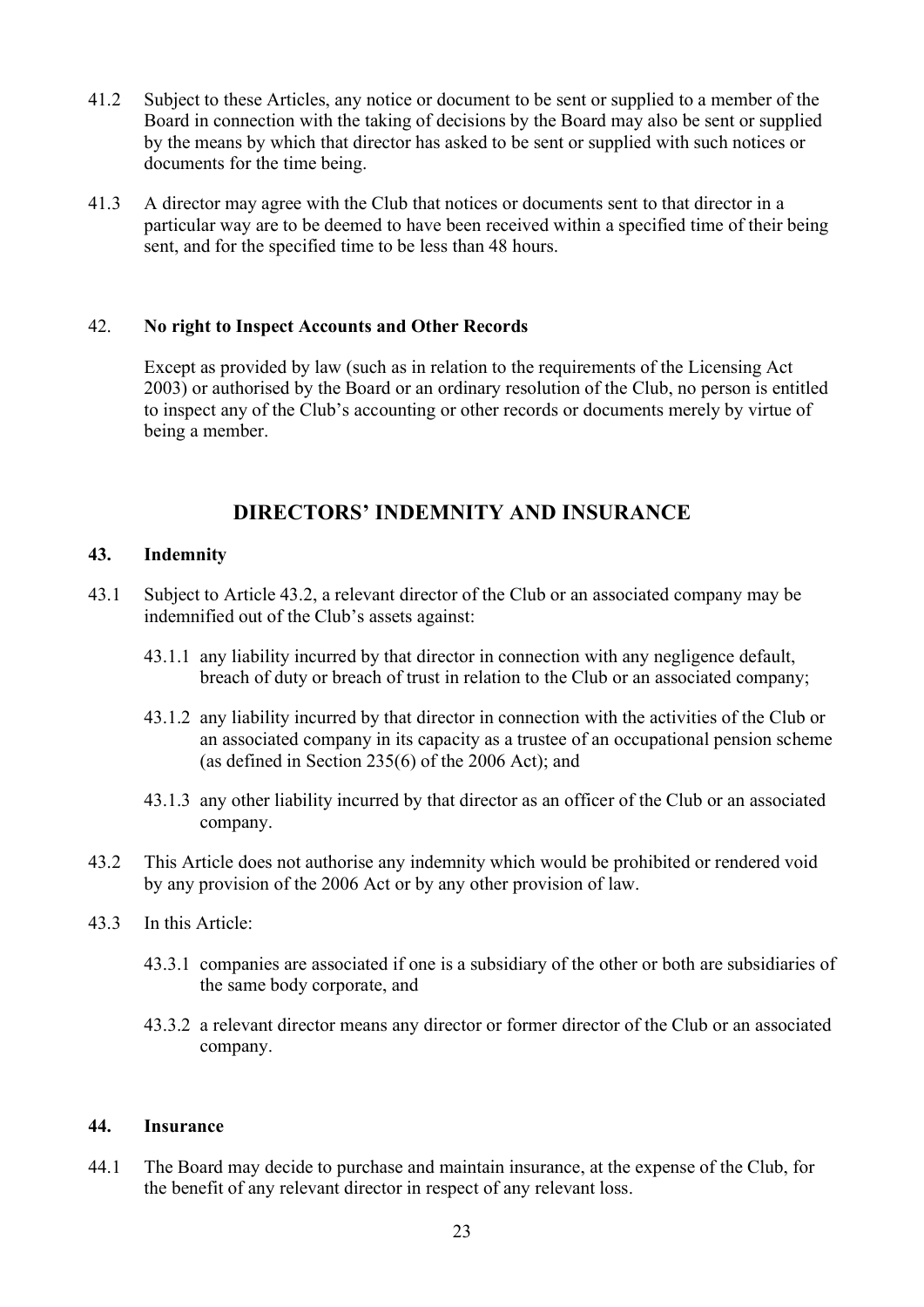#### 44.2 In this Article:

- 44.2.1 a relevant director means any director or former director of the Club or an associated company;
- 44.2.2 a relevant loss means any loss or liability which has been or may be incurred by a relevant director in connection with that director's duties or powers in relation to the Club, any associated company or any pension fund or employees' share scheme of the company or associated Club; and
- 44.2.3 companies are associated if one is a subsidiary of the other or both are subsidiaries of the same body corporate.

#### 45. **Club Premises Licence**

45.1 The Club shall through the Administration Committee as provided for below meet the requirements of section 62-66 of the Licensing Act 2003.

#### **46. Rules and Administration Committee**

- 46.1 The Board shall:
	- 46.1.1 appoint an Administration Committee comprising such persons appointed for such periods as it sees fit to administer the Rules, such persons must also be members of the Board.
	- 46.1.2 make such amendments to the Rules if any as it sees fit from time to time provided always that the Rules are compliant with the objects.
- 46.2 A copy of the Rules must be forwarded to the applicable licensing authority.

#### **47. Dissolution**

If upon the winding up or dissolution of the Club there remains after the satisfaction of all its debts and liabilities any property whatsoever, the same shall not be paid to or distributed among the members of the Club, but shall be given or transferred to one or more of the following sporting or charitable bodies: (i) the LTA for use in community related initiatives for the Game, (ii) another registered community amateur sports club for the Game: or (iii) a registered charity.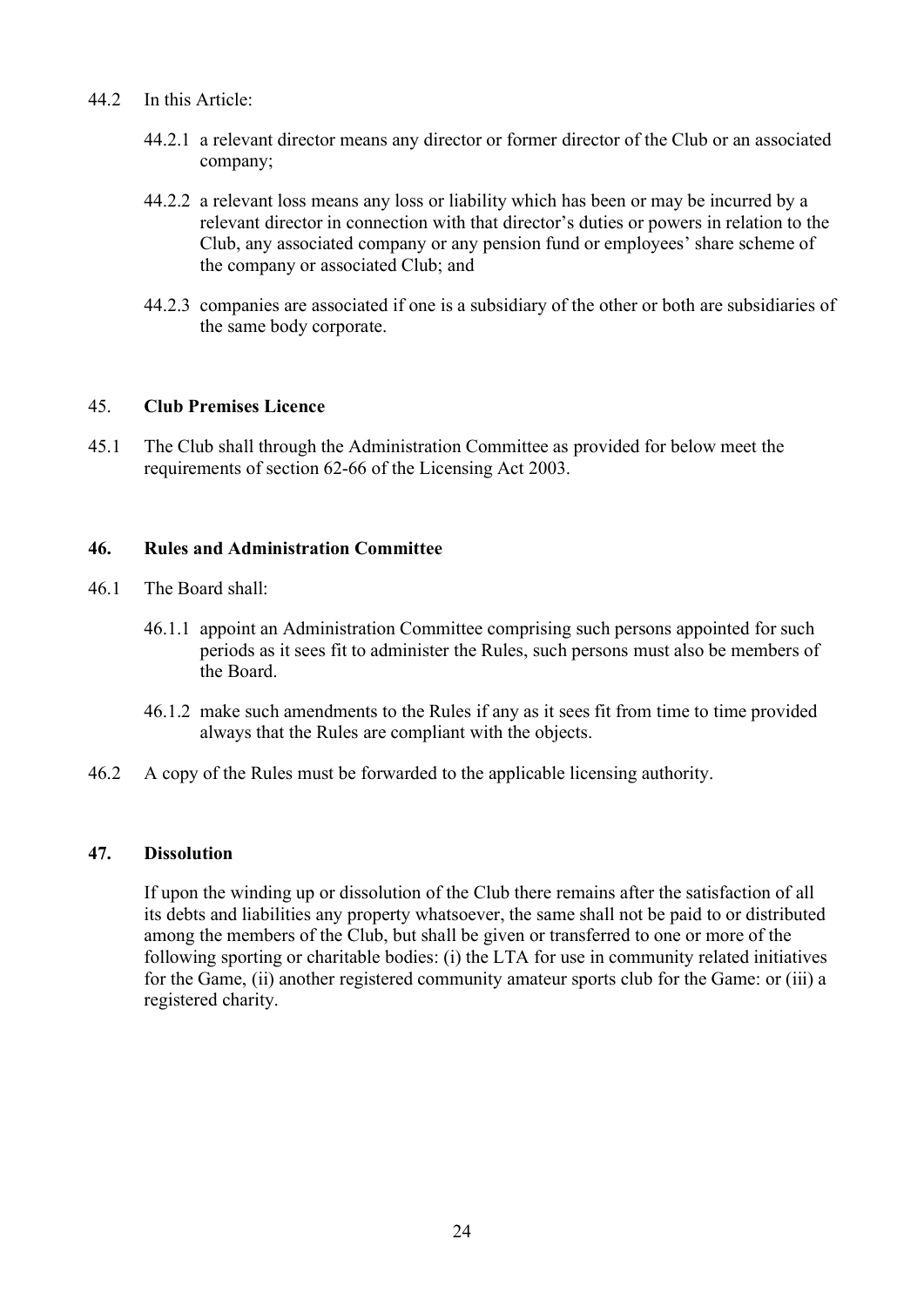## **Annexure 1**

## Form of Proxy Notices

Company No. [ ]

# TUNBRIDGE WELLS LAWN TENNIS CLUB LIMITED

("the Club")

[insert name and address of Voting Member]

Before completing this form, please read the explanatory note below.

I/We being a Voting Member of [.] appoint the Chair of the Meeting or (see note 3)

as my/our proxy to attend, speak and vote on my/our behalf at the [annual] general meeting of the Club to be held on [insert date] at [insert time] and at any adjournment of the meeting.

I/We direct my/our proxy to vote on the following resolutions as I/we have indicated by marking the appropriate box with an "X". If no indication is given, my/our proxy will vote or abstain from voting at his or her discretion and I/we authorise my/our proxy to vote (or abstain from voting) as he or she thinks fit in relation to any other matter which is properly put before the meeting.

| <b>RESOLUTIONS</b>             | For | Against | Abstain |
|--------------------------------|-----|---------|---------|
| [ORDINARY BUSINESS]            |     |         |         |
| 1. [insert text of resolution] |     |         |         |
| 2. [insert text of resolution] |     |         |         |
| [SPECIAL BUSINESS]             |     |         |         |
| 3. [insert text of resolution] |     |         |         |
| 4. [insert text of resolution] |     |         |         |

| Signature | Date |
|-----------|------|
|           |      |